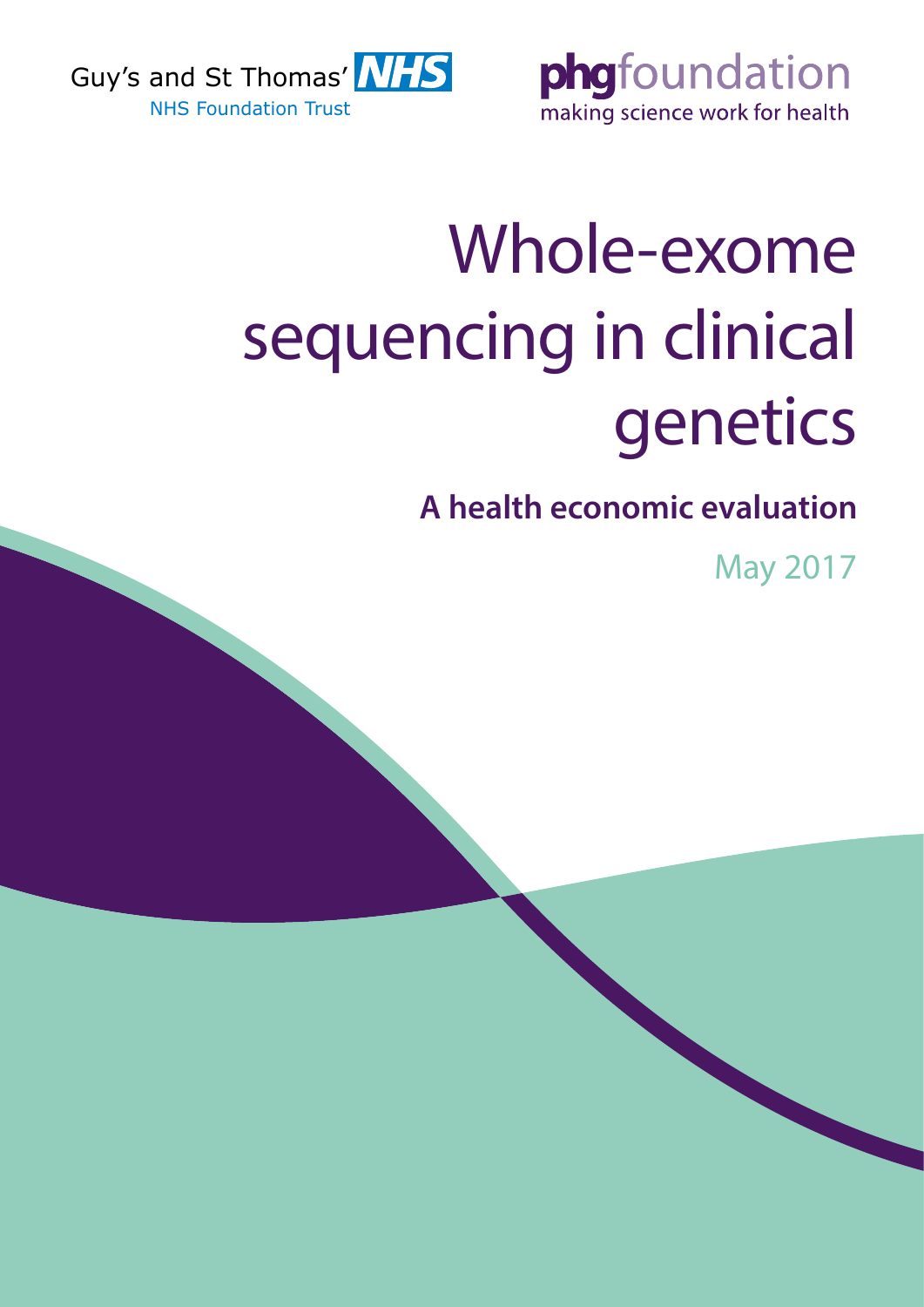### Authors:

Gurdeep S Sagoo, Gail Norbury, Shehla Mohammed, Mark Kroese

# Funding and acknowledgements:

PHG Foundation would like to thank Guy's and St Thomas' NHS Foundation Trust for funding this work. We would also like to thank Prof Sean Whittaker, Dr Melita Irving and all the laboratory and clinical staff at the South East Thames Regional Genetics Service for their valuable contributions to the pilot study.

NB: URLs in this report were correct as at 1 May 2017

This report can be downloaded from: **[Guy's and St Thomas' Clinical Genetics site](http://www.guysandstthomas.nhs.uk/our-services/genetics/overview.aspx)**

#### **[Published by PHG Foundation](http://www.phgfoundation.org)**

2 Worts Causeway Cambridge CB1 8RN UK

Tel: +44 (0) 1223 761 900

© 2017 PHG Foundation

Correspondence to: **g.s.sagoo@leeds.ac.uk**

#### How to reference this report:

*The budget impact and cost-effectiveness of introducing whole-exome sequencing-based virtual gene panel tests into routine clinical genetics*

> **PHG Foundation (2017) ISBN 978-1-907198-25-0**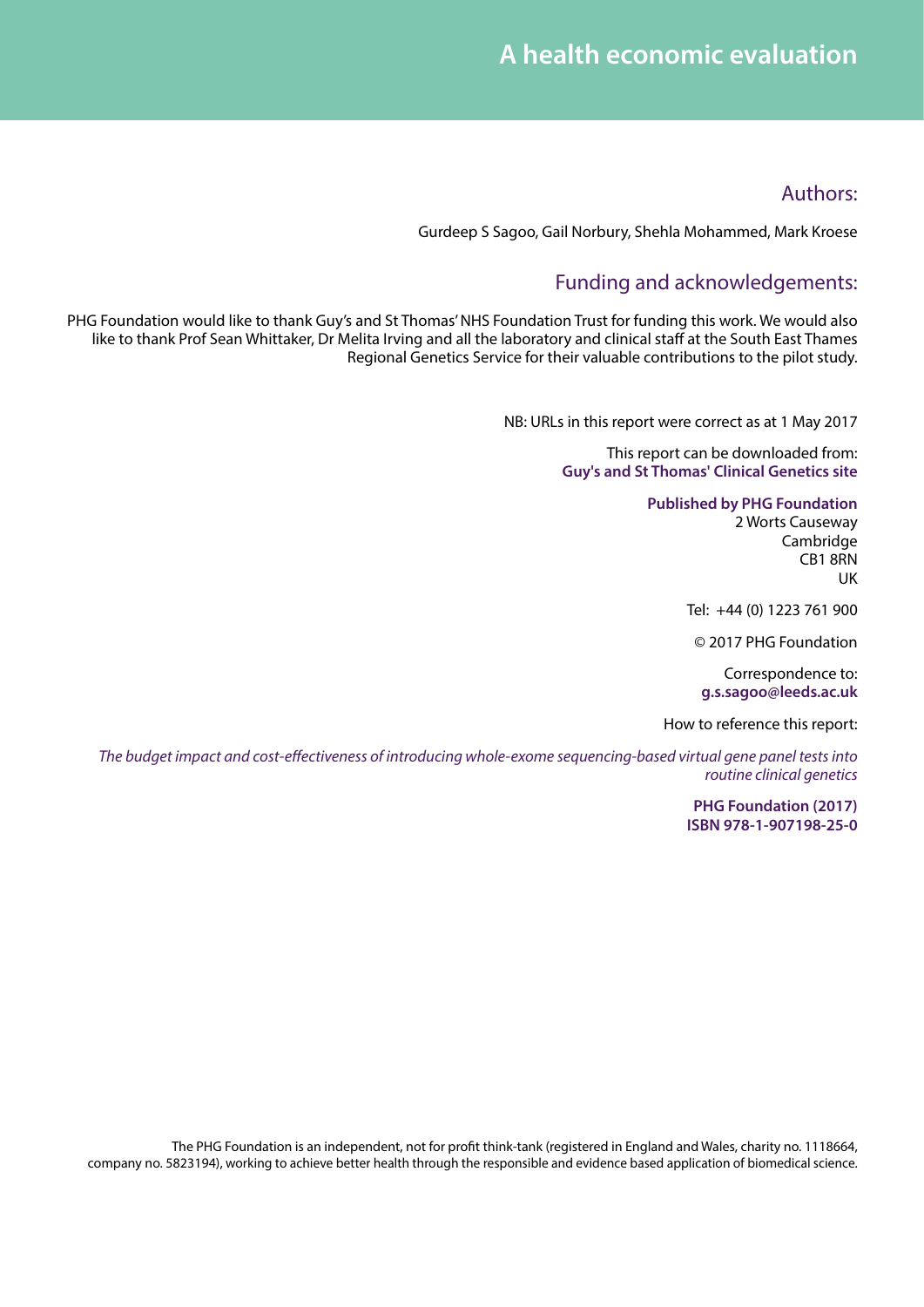# **Contents**

| <b>Executive summary</b>                                                                                           | 1                                                     |
|--------------------------------------------------------------------------------------------------------------------|-------------------------------------------------------|
| Introduction                                                                                                       | $\overline{2}$                                        |
| <b>Methods</b>                                                                                                     | $\overline{4}$                                        |
| Participants<br>Study design<br><b>Study conditions</b><br>Costs<br><b>Outcomes</b><br>Cost-effectiveness analysis | 4<br>$\overline{4}$<br>5<br>5<br>$\overline{7}$<br>10 |
| <b>Budget impact</b><br>Key assumptions<br>Sensitivity analyses                                                    | 11<br>11<br>12                                        |
| <b>Results</b>                                                                                                     | 13                                                    |
| Costs<br><b>Outcomes</b><br>Cost-effectiveness analysis<br><b>Budget impact</b><br>Breakdown by panel              | 13<br>15<br>17<br>18<br>20                            |
| <b>Discussion</b>                                                                                                  | 21                                                    |
| <b>Summary of findings</b><br>Limitations<br><b>Conclusions</b>                                                    | 21<br>22<br>23                                        |
| <b>References</b>                                                                                                  | 25                                                    |
| Appendix 1: Gene exome panels                                                                                      | 26                                                    |
| Appendix 2: Disease sub panels                                                                                     | 28                                                    |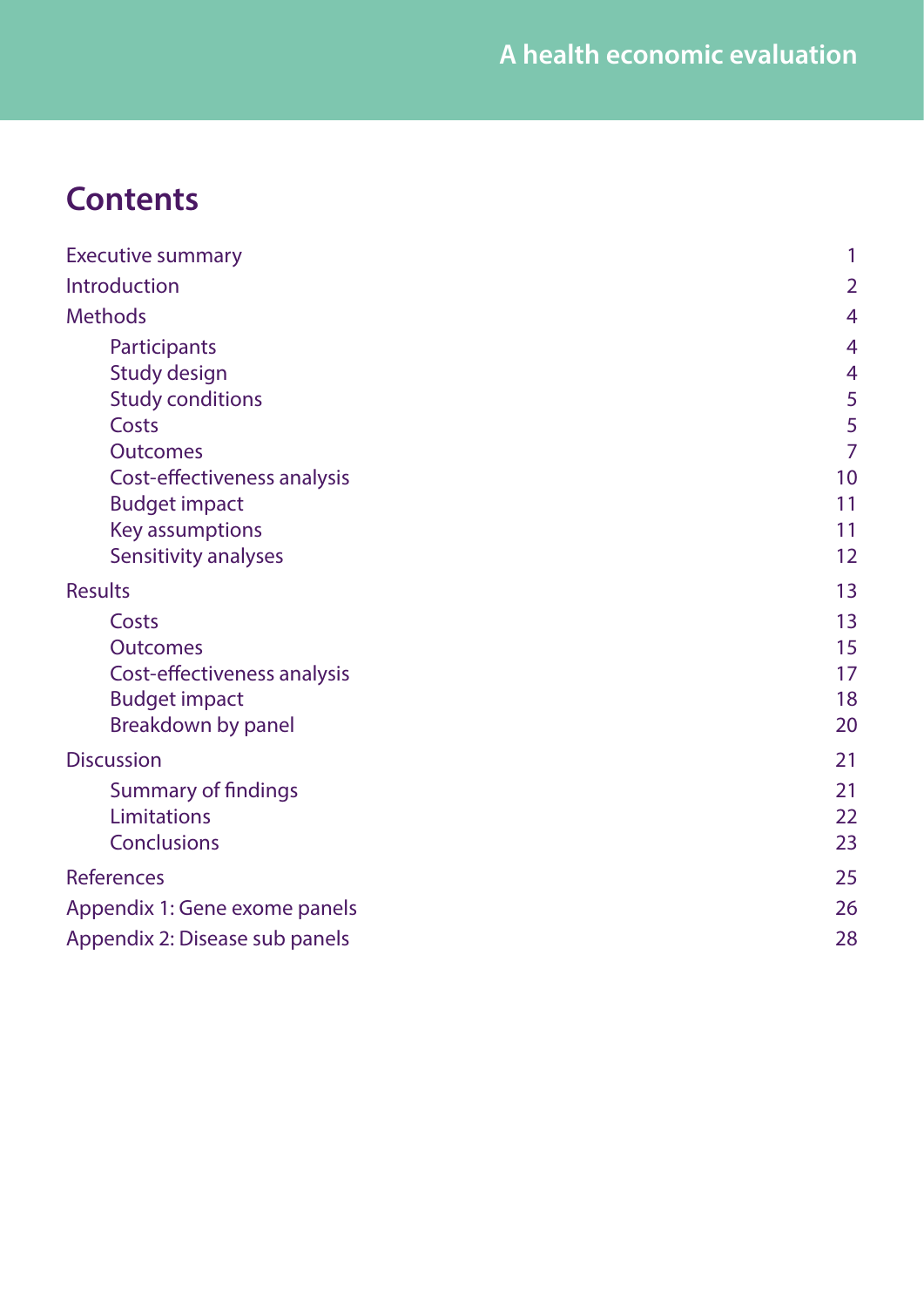# <span id="page-3-0"></span>**Executive summary**



# Introduction

Harnessing academic and clinical expertise within [King's Health Partners](http://www.kingshealthpartners.org/) (KHP), the KHP Biomedical Diagnostic Hub is working to establish the routine clinical use of next generation sequencing (NGS) technology across the NHS in order to enhance diagnostic and treatment pathways for patients with both rare and common genetic disorders.



### Research question

Does the use of exome sequencing for diagnostic testing in constitutional genetics across a range of clinical scenarios and genetic disorders represent a cost-effective use of NHS resources in patients where diagnosis is currently difficult, prohibitively expensive and unavailable in the required time scale or would require invasive procedures?



### The study

The study comprised 96 patients selected from a service pilot (2014-2016) for their complex clinical presentations, which were assessed as having a high probability of being an inherited disease. Two scenarios were presented:

- The exome sequencing-based virtual gene panel test is offered in addition to the genetic tests already conducted
- The exome sequencing-based virtual gene panel test is presented as the 'near' first-line test (in addition to any standard reflex first-line tests such as array CGH for developmental delay for example)



### Summary

The cost of exome-sequencing based tests (and indeed other genetic tests) accounts for a significant portion of the overall budget required to attempt to establish a diagnosis in these 96 patients. The usual testing strategy will always be the cheapest option (where exome sequencing is not used) except if in scenario 2 the cost of the genetic tests conducted and the clinical workload could be reduced in these patients.

If the cost of the exome sequencing test can bring down the cost of genetic testing for these patients by £943 then the budget required to undertake the exome sequencing test as a near first-line test would be slightly cheaper (£171,593 vs £171,899) in these patients than the current usual testing pathway, with the benefit of potentially increasing the diagnostic yield (by 42.7%).



### **Conclusions**

Ongoing work should focus on trying to reduce the cost of the exome sequencing test (and potentially other baseline tests conducted in addition to exome sequencing) and to investigate the assumption that clinical work up can be reduced if a positive genetic diagnosis is achieved through using such testing as a near first-line test earlier in the patient's diagnostic journey. The experience and results of the service pilot and this economic evaluation provided the basis for the implementation of the new NHS diagnostic exome sequencing service by KHP in 2016.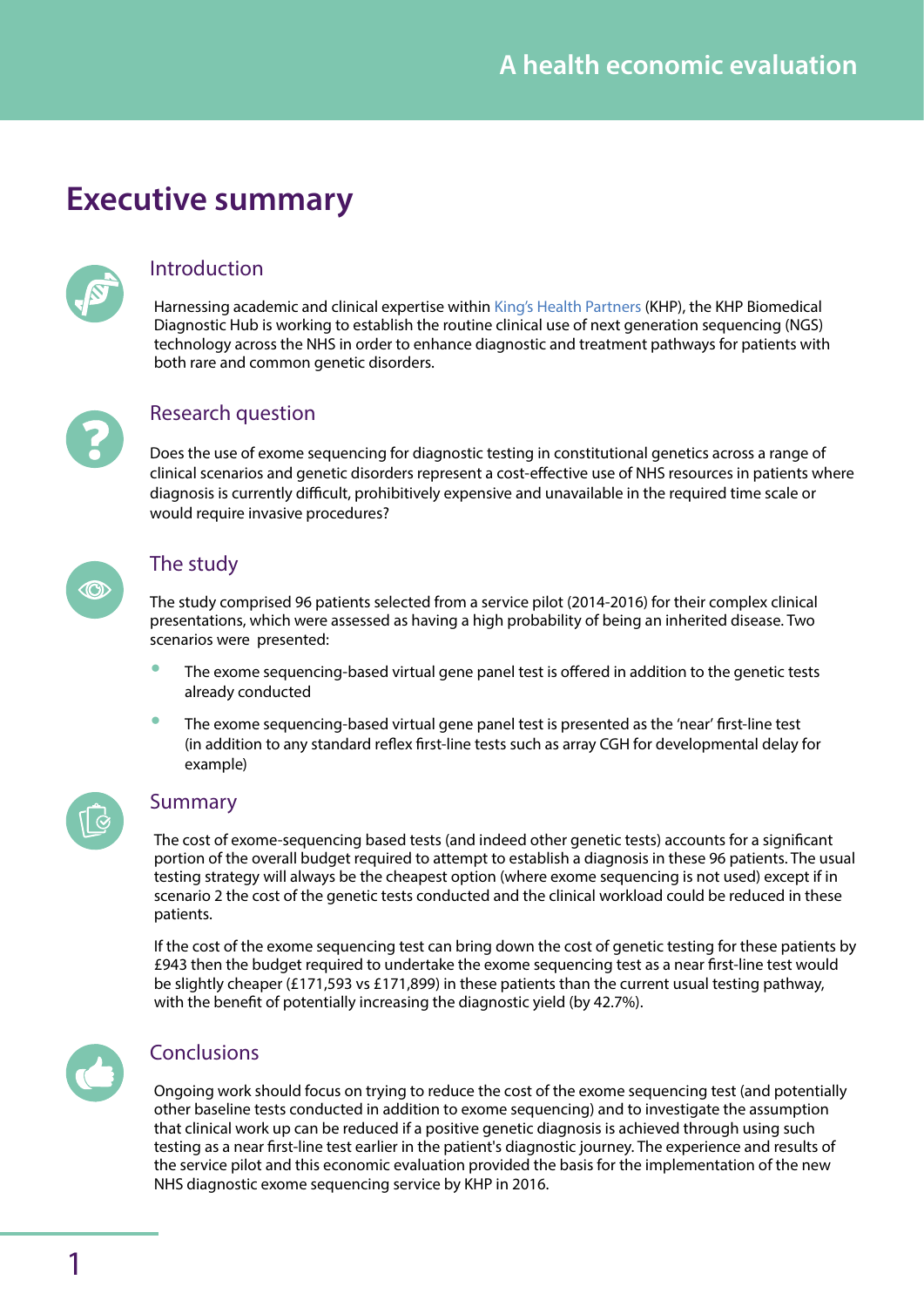# <span id="page-4-0"></span>**Introduction**

Harnessing academic and clinical expertise within [King's Health Partners](http://www.kingshealthpartners.org/) (KHP), the KHP Biomedical Diagnostic Hub is working to establish the routine clinical use of next generation sequencing (NGS) technology across the NHS in order to enhance diagnostic and treatment pathways for patients with both rare and common genetic disorders.

The Hub developed a pilot project to validate and implement NGS technologies for diagnostic use in constitutional genetics using a list of clinical scenarios and genetic disorders where diagnosis is currently difficult, prohibitively expensive, or requires invasive procedures and would therefore benefit from using the NGS genotyping approach. The NGS approach used in this setting is whole exome sequencing, using the Illumina MiSeq and NextSeq instruments, with a bioinformatics-led analysis pipeline used to interrogate 'virtual disease gene panels' which can be routinely updated and adapted with clinician and clinical scientist input. This report outlines and reports the findings of the health economic evaluation of the pilot project.

# Background

Establishing a definitive diagnosis for a patient presenting to the clinical genetics service with a complex condition can entail a lengthy and expensive series of clinical, genetic and often invasive tests. Investigation at the macrolevel to investigate large structural abnormalities has traditionally used either karyotyping or more recently microarray comparative genomic hybridisation (arrayCGH). Alternatively 'micro-level' investigation is undertaken using fluorescent Sanger sequencing, widely regarded as the gold standard for accurate sequencing, to identify point mutations within genes. However, both of these investigation techniques have their limitations including relative high cost and low speed in the case of Sanger sequencing. These limitations restrict their application to situations where a complex clinical phenotype leads the clinical geneticist to suspect either the involvement of large known disease genes, such as Nebulin or Titin genes with 183 and 363 exons, respectively, or the investigation of heterogeneous disorders that involve multiple genes such as Long QT syndrome with [1](#page-27-1)2 genes $\cdot$ .

The advent of NGS with its ability to perform massively parallel sequencing allows many targets to be analysed simultaneously and makes possible the investigation of multiple genes and / or large genes for clinical genetics diagnostic testing. The use of NGS-based targeted gene panels, where multiple pre-specified genes known to be involved with the disease phenotype of interest are co-located on a single panel assay to allow a 'single test' of all these genes together, are being translated into routine clinical genetics service use. However, setting up numerous panels can become impractical as it can be expensive to set-up, optimise and validate individual disease genetic test panels and then also to keep their gene content updated based on the developing evidence-base.

Whole genome and whole exome sequencing assay platforms are now starting to offer alternative means for a clinical genetics laboratory to provide the latest genetic diagnostic tests. This can be through either interrogation of the entire genome or exome sequence – although the increased amount of information is often difficult to interpret and the cost is still high – or by limiting the scope of the analysis through the use of 'virtual gene-panels' where the number of genes interrogated can be adjusted without impacting on the test assay itself which brings down the analytical complexity. This can allow a single laboratory to set-up multiple virtual gene-panels from a single optimised and validated exome or genome sequencing assay. Need *et al.* have shown in a limited 12 patient pilot study that using whole-exome sequencing in a clinical setting can improve the diagnostic yield<sup>2</sup>. However, despite a relatively low per base-pair read cost, the high set-up costs and investment required for the clinical scientists and bioinformatics capability needed to develop, validate and help interrogate the vast data produced presents challenging implementation issues.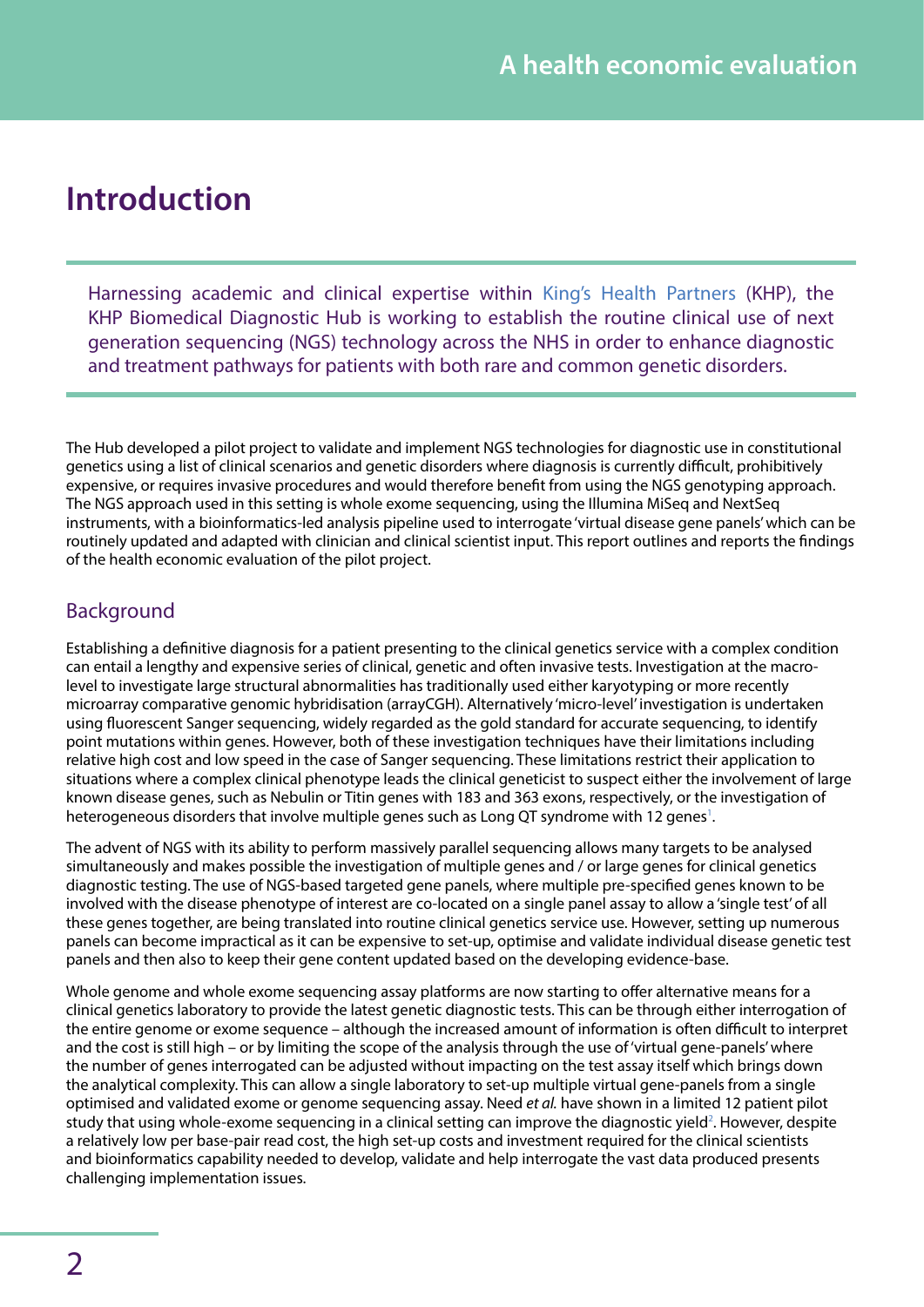Using exome sequencing does increase costs – although not by as much as whole genome sequencing. In its favour, exome sequencing can enable improved health outcomes through the earlier confirmation of disease diagnosis, a more accurate disease prognosis and potentially a better prediction of therapeutic response by:

- **•** Establishing a clinical diagnosis in a greater proportion of patients
- **•** Explaining phenotypic abnormality of unknown aetiology
- **•** Enabling more appropriate and tailored patient management and timely initiation of treatment
- Enabling patients to benefit from existing and emerging treatment trials
- **Allowing accurate genetic counselling of family members**
- **•** Enabling carrier testing of at risk relatives
- **•** Offering the option of accurate prenatal or pre-implantation diagnosis
- **•** Enabling predictive testing for late onset disorders

The objective of this study is to answer the following decision problem:

Does the use of exome sequencing for diagnostic testing in constitutional genetics across a range of clinical scenarios and genetic disorders represent a cost-effective use of NHS resources in patients where diagnosis is currently difficult, prohibitively expensive and unavailable in the required time scale or would require invasive procedures?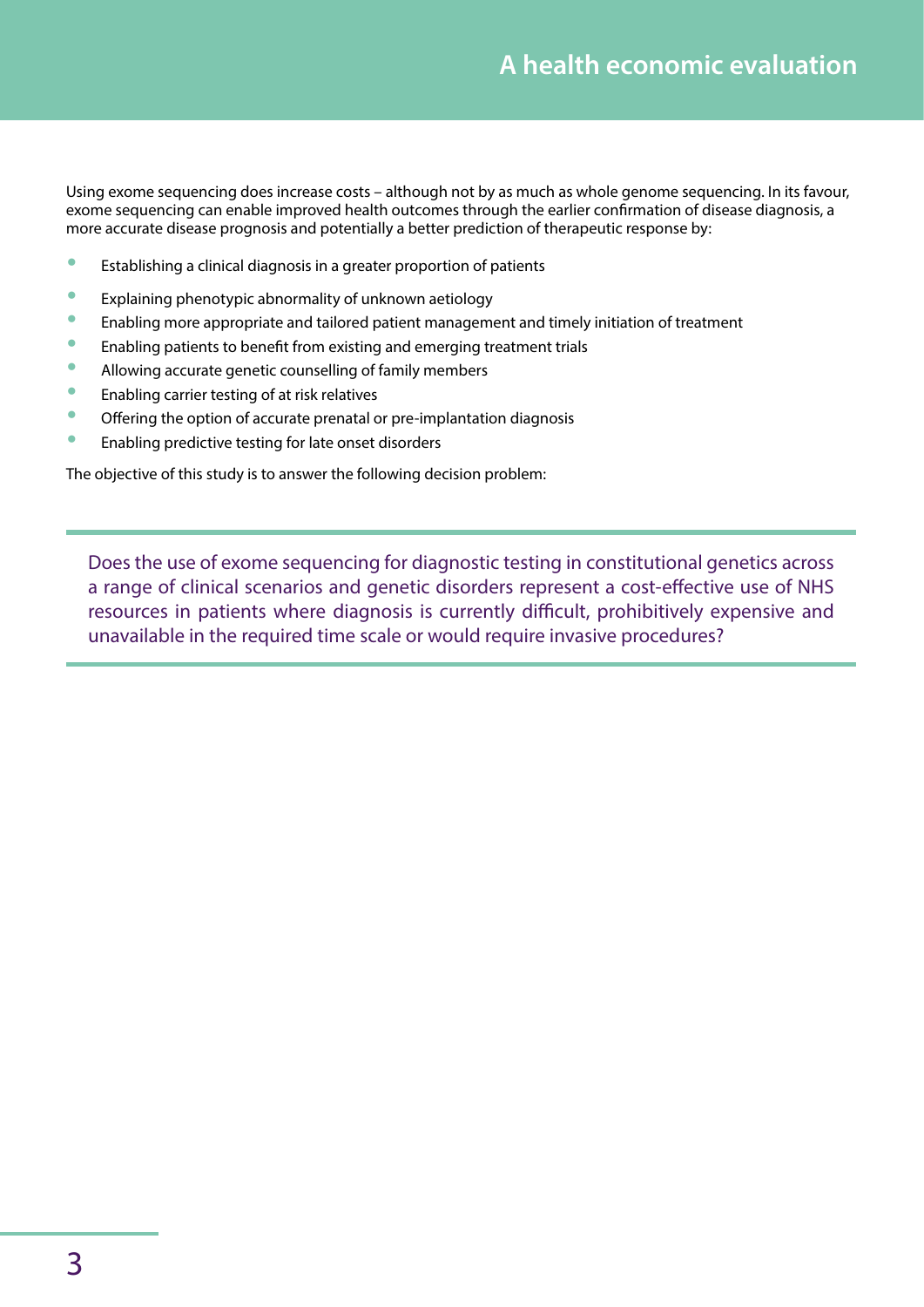# <span id="page-6-0"></span>**Methods**

# **Participants**

Ninety-six patients were selected based on their complex clinical presentations which had been assessed as having a high probability of being an inherited disease. In addition, existing genetic diagnostic testing of these patients had failed to determine a genetic basis for the clinical diagnosis. These patients are likely to be representative of the types of patients for whom a whole exome sequencing-based virtual gene-panel test could provide the greatest benefits as a much earlier 'near' first-line genetic diagnostic test. The use of exome sequencing-based virtual panels for such patients would be brought forward in the diagnostic testing strategy rather than exhausting all existing available tests first and then moving to exome sequencing.

All these patients had been referred to the regional clinical genetics service at Guy's and St Thomas' NHS Foundation Trust (GSTT) and are representative of patients seen by the service as part of their regional clinical genetics service. GSTT provides the South East Thames Regional Genetics Service for a population of over five million people and also leads the South London NHS Genomic Medicine Centre for the 100,000 Genomes Project.

The 96 patients were selected on the basis that they are likely to be representative of the types of patients for whom a whole exome sequencing-based virtual gene-panel test could provide the greatest benefits as a much earlier 'near' first-line genetic diagnostic test.

In this analysis, it was only necessary to present anonymised data in an aggregated fashion and therefore no patients were identifiable. In accordance with GSTT research governance policies, research ethics approval was not required for this analysis of the pilot.

### Study design

A cost-effectiveness analysis was undertaken. This involved a comparison of two intervention arms with a common unit outcome (diagnostic yield). The costs and outcomes were calculated for the two interventions and then the differences in the costs and the differences in the outcomes were calculated so that a ratio of these differences could be presented in the form of an incremental cost-per-outcome. This analysis will use the limited perspective of the diagnostic clinical genetics service which is provided and funded by the NHS.

It was decided not to discount either outcomes or costs because it is assumed that all patients could receive their test results within a single year time-frame. The expected general turn-around time (from sample collection to diagnostic test result) for the exome sequencing test is 168 days. Costs have been reported in UK £s for the year (2015). No power calculation was conducted to determine sample size as this was a pilot project and also because the intention was to estimate the cost and effect differences and using this to undertake an early assessment of whether the use of exome sequencing is cost-effective rather than testing a particular hypothesis concerning cost-effectiveness $^3$ .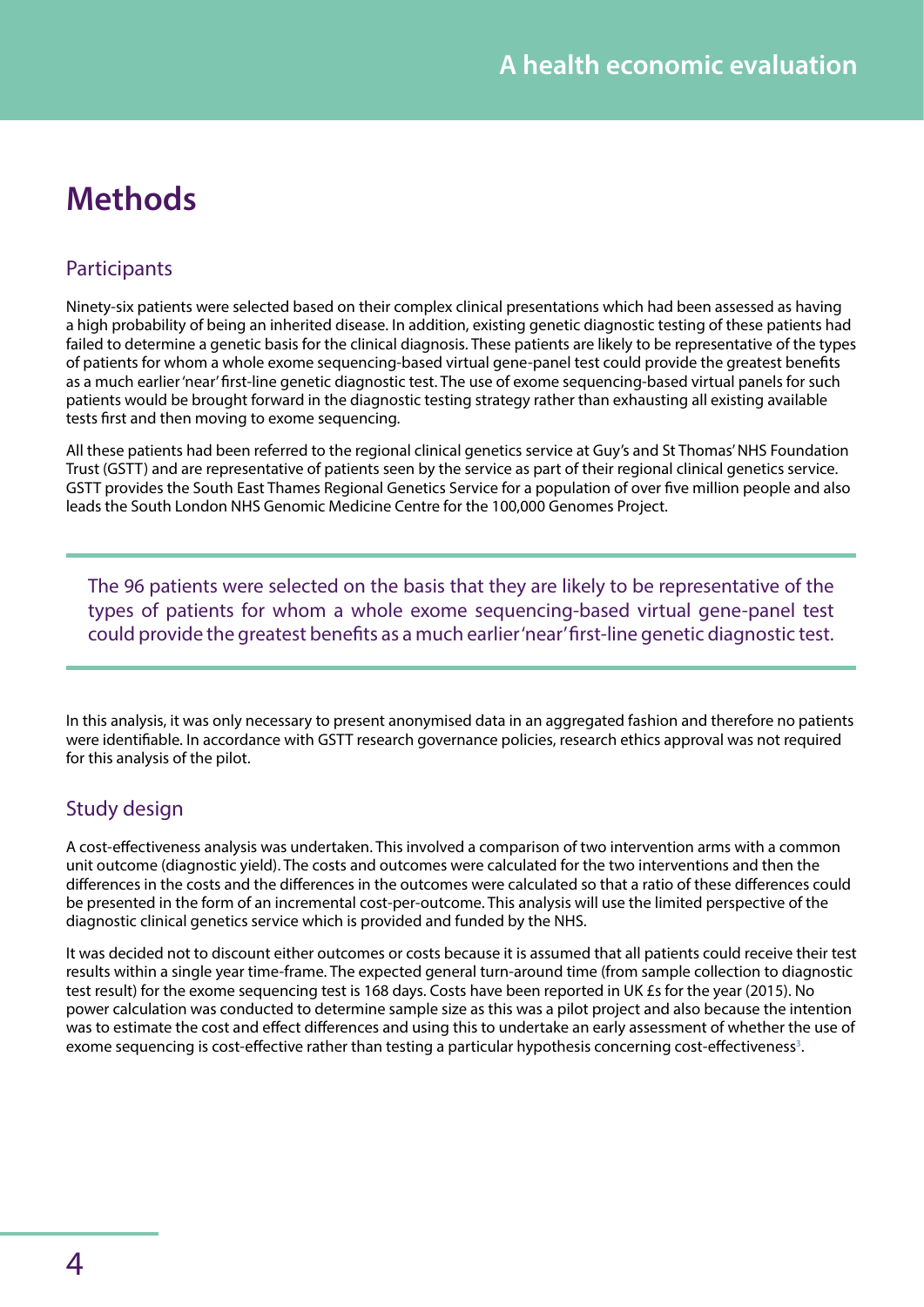# <span id="page-7-0"></span>Study conditions

### Evaluated intervention

The evaluated intervention is the intervention arm in which whole exome sequencing testing is undertaken. This arm includes the genetic testing conducted in addition to the clinical appointments attended in order to construct the genetic testing diagnostic pathway for these patients. Two scenarios have been presented in the following analysis.

- The exome sequencing-based virtual gene panel test is offered in addition to the genetic tests already conducted
- The exome sequencing-based virtual gene panel test is presented as the 'near' first-line test in addition to any standard reflex first-line tests such as array CGH for developmental delay

The second scenario was developed in order to evaluate whether using exome sequencing-based virtual gene panel testing in this potentially more phenotypically complex population could lead to any cost-savings, and if so, under which circumstances.

It is also possible for exome sequencing to reduce the diagnostic odyssey but this was not an outcome captured or used in this study. Following a positive diagnostic exome sequencing test result, a second confirmatory test will be undertaken to confirm the finding as per standard laboratory procedures. The genes included within each of the virtual disease gene sub-panels as tested for these patients are listed in [Appendix 1](#page-28-1). These virtual disease gene subpanels are a subset of a larger gene panel assay for a broader disease phenotype category.

The second scenario was developed in order to evaluate whether using exome sequencingbased virtual gene panel testing in this potentially more phenotypically complex population could lead to any cost-savings and if so under which circumstances.

### Comparator intervention

The comparator intervention is 'usual testing' and for this study will be taken as all known genetic diagnostic testing undertaken on these patients to date at GSTT. Testing can include existing disease gene panel tests containing any number of genes that do not use clinical exome, whole exome or whole genome-based testing. This arm includes all genetic tests conducted and clinical appointments attended to construct the genetic testing diagnostic pathway in the absence of the exome sequencing test.

### **Costs**

#### Identification, measurement and valuation of resource use

Costing in economic evaluation is the important aspect of quantifying the different types of resources that are used in each intervention, identifying resource unit costs and then multiplying the quantities by their respective unit costs. This is key for those aspects that differ between the evaluated and comparator arms. Identical aspects across the two interventions can be ignored but only if they are known to be identical. The assumption was made that the market price for the resources used in the evaluated and comparator arms are a reasonable approximation of the actual opportunity cost.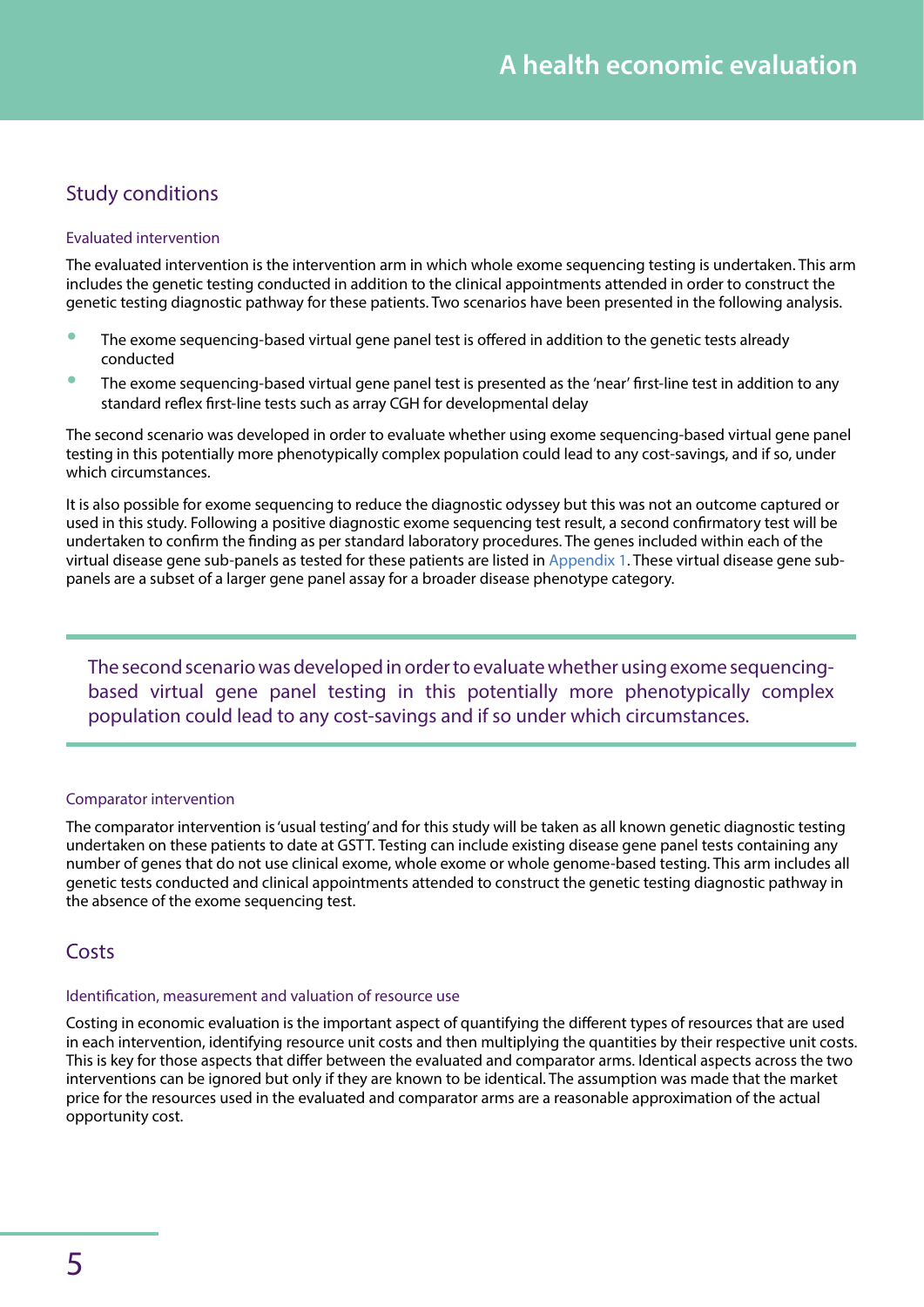The cost of staff (administrators and clinical staff) was obtained from the NHS Agenda for Change (2015) and the Personal Social Services Research Unit reference costs for 2014/2015. We used the mid-point of each grade and included national insurance, superannuation and overhead costs where not already included. These staff costs were used to calculate the cost of the multidisciplinary team meeting (review meeting) and also the additional clinical selection discussion meeting in the exome sequencing test pathway.

The result review meeting consisted of three clinical geneticists and two clinical scientists presenting the clinical phenotype of a patient, the test requested and the result followed by a discussion of the implications of the test result with a consensus being agreed on future action if any additional work-up is required. On average a patient was discussed in these meetings for 9.1 minutes (based on attendance at two meetings where nine patients were discussed and ranged in time from 3 minutes to 12 minutes).

The clinical selection discussion meeting was estimated to be on average five minutes of brief discussion between one clinical geneticist and one clinical scientist.

The exome sequencing test cost covers all costs to include reagents, consumables, overheads and bioinformatics analysis (including confirmatory testing) to result in a report which the clinical genetics team at GSTT receive and action. All other genetic tests required either as additional tests or as standard first-line tests within the scenario 2 test strategy were identified from the [UKGTN website](http://ukgtn.nhs.uk/find-a-test/). All cost data collected are reported in [Table 1](#page-8-0).

| Resource           | <b>Schleddigmes inninglegeneticist inc.</b>          | <b>ABblicque Grégorie de la contratación de la contratación de la contratación en la contratación de la contratación</b> | <b>NGOWALGETGERamednel</b>                    |
|--------------------|------------------------------------------------------|--------------------------------------------------------------------------------------------------------------------------|-----------------------------------------------|
|                    | bendopamelight                                       | weight                                                                                                                   |                                               |
| Unit cost          | £2660                                                | £030                                                                                                                     | £850                                          |
| Unit description   | Maslisaheotost to bstequit most goer                 | Algisnistthfor 6starfgred and dring id-                                                                                  | TNHIS intheradsteof peige an GingT            |
|                    | ttaegetra alendurdigti oprælgi alnysis i gihe        | theirentine kodhitechegiog 6CEM4G-                                                                                       | the entigened in gregion of the               |
|                    | géstiefntatrolikanfrikitet Reinderbessty             | deng Grooth Street Gub Roll Code as a                                                                                    | gene from Manddre SteuftGNest                 |
|                    | productational databage in the issued in Grand HS    | postgratdlodagitbs?016uphiceNHS                                                                                          | RG6SthGted rdjegasaiprostrhiartel             |
|                    | SIfitStybTkkriehtTalnia-Brudranya tobism&@kisLafy&l2 | pointep. The curror and subathed fundagy 6.                                                                              | dilalg nooriste.robueituer Nath Supmidtes 112 |
|                    | days.                                                | Staydayassumptions as Curtis                                                                                             | days.                                         |
|                    |                                                      | (2015) and then multiplying                                                                                              |                                               |
|                    |                                                      | normal wage by London                                                                                                    |                                               |
|                    |                                                      | multipliers at 1.14 and 1.55                                                                                             |                                               |
| Source             | <b>PAKCET RB5</b> in Curtis (2015)                   | UfG7N14                                                                                                                  | <b>GKGTN</b>                                  |
| <b>Assumptions</b> | It is assumed that this cost                         | It is assumed that this cost                                                                                             | lunitassion include this cost of              |
|                    | includes reagents, consumables,                      | includes reagents, consumables,                                                                                          | inicta stepnecagemes, consummables,           |
|                    | overheads and analysis to result                     | overheads and analysis to result                                                                                         | stafficeatis endranalysismo result            |
|                    | in saulte protthew this photosoft can                | in a report which GSTT receive.                                                                                          | bioinépontative de GSTIE received             |
|                    | CCCLA/CA1 and COL1A2 genes are                       |                                                                                                                          | to result in the report that the              |
|                    | included within this panel.                          |                                                                                                                          | clinical consultant receives.                 |

### <span id="page-8-0"></span>Table 1: Estimated resource, test unit costs and assumptions (price year 2015)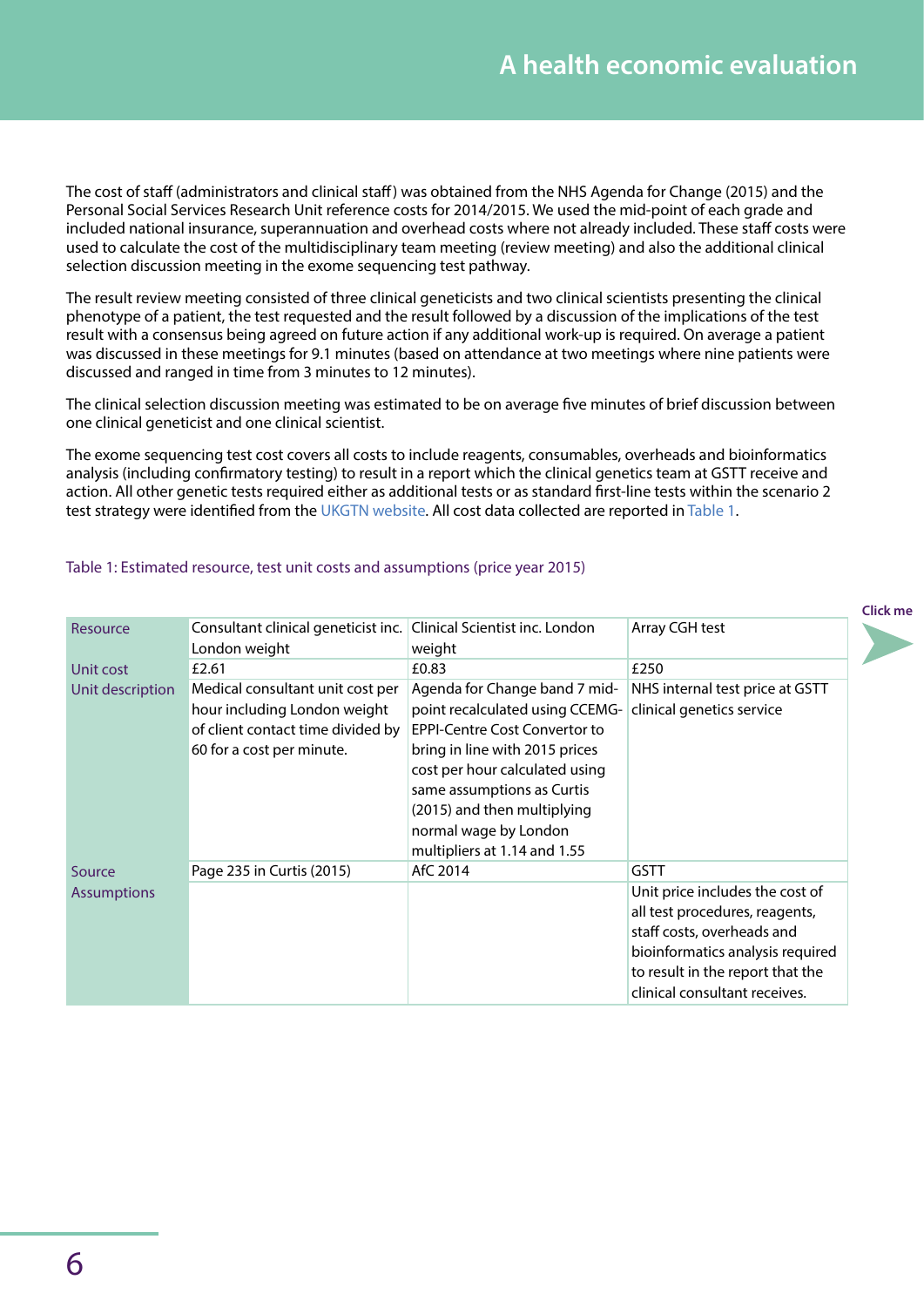<span id="page-9-0"></span>It was first necessary to confirm the steps of the two intervention arms as reported above. Based on discussions with key staff from the GSTT laboratory and clinical genetics service a testing pathway was constructed. A laboratory visit was also made in order to understand the various procedures taking place. Following discussion, additional observations made on the laboratory visit, and a presentation to key members of the GSTT laboratory and clinical genetics service, the steps presented in [Figure 1a](#page-10-0) and [Figure 1b](#page-11-0) were confirmed as accurate and formed the basis for the decision tree used for the cost-effectiveness analysis.

Cost data requirements for diagnostic genetic testing at GSTT for the 96 patients were discussed, confirmed and then extracted and provided by the GSTT Regional Genetics Service as were the clinical units of any clinical service appointment and work-up. Where provided, these were actual costs incurred by the clinical genetics service. These data were collated for each patient in an anonymised format in a Microsoft Excel spreadsheet (Microsoft Corporation, Redmond, WA).

Clinical units are the activity measure used at GSTT for calculating the clinical workload associated with clinical workup and clinical genetics appointments. For example, a face-to-face appointment including one patient is 4 clinical units worth of activity. Additional family members receiving advice at the same appointment would accrue an additional clinical unit of activity. A telephone appointment that replaces a face-to-face appointment incurs 3 clinical units. A review and summary report with screening advice from the hereditary bowel and cancer MDT accrues 3 clinical units. Clinical units were costed at £80 per unit.

### **Outcomes**

The main outcome of interest for this study is the number of positive diagnoses produced by an intervention (diagnostic yield) so that an incremental cost-per-diagnosis can be calculated for the cost-effectiveness analysis.

- The number of positive diagnoses made was calculated from the patient data and was provided in an anonymised form by the laboratory following confirmatory testing
- The diagnostic yield was calculated as the number of positive diagnoses divided by the total number of patients tested

In this study a positive diagnosis is defined as a patient in whom a variant has been detected that is believed to be causal in relation to the clinical and phenotypic symptoms presented by the patient. The evaluation of variant pathogenicity and reporting was in accordance with current best practice based on the practice guidelines developed by the Association for Clinical Genetic Science<sup>4</sup>.

For the purposes of this analysis, in calculating the diagnostic yield patients with either unresolved results or variants of unknown significance were grouped with the patients with no diagnosis. It is possible that as the clinical significance of new evidence for variants accumulates, a variant of unclear significance today may become a variant with a known pathological or benign impact in the future. Whilst it may be that any additional resources to routinely check variants of unknown significance against a database may be relatively minimal to the cost of undertaking the original sequencing work, we have excluded this potential change in future laboratory practice and the cost associated with a re-analysis as this was outside the scope of this work.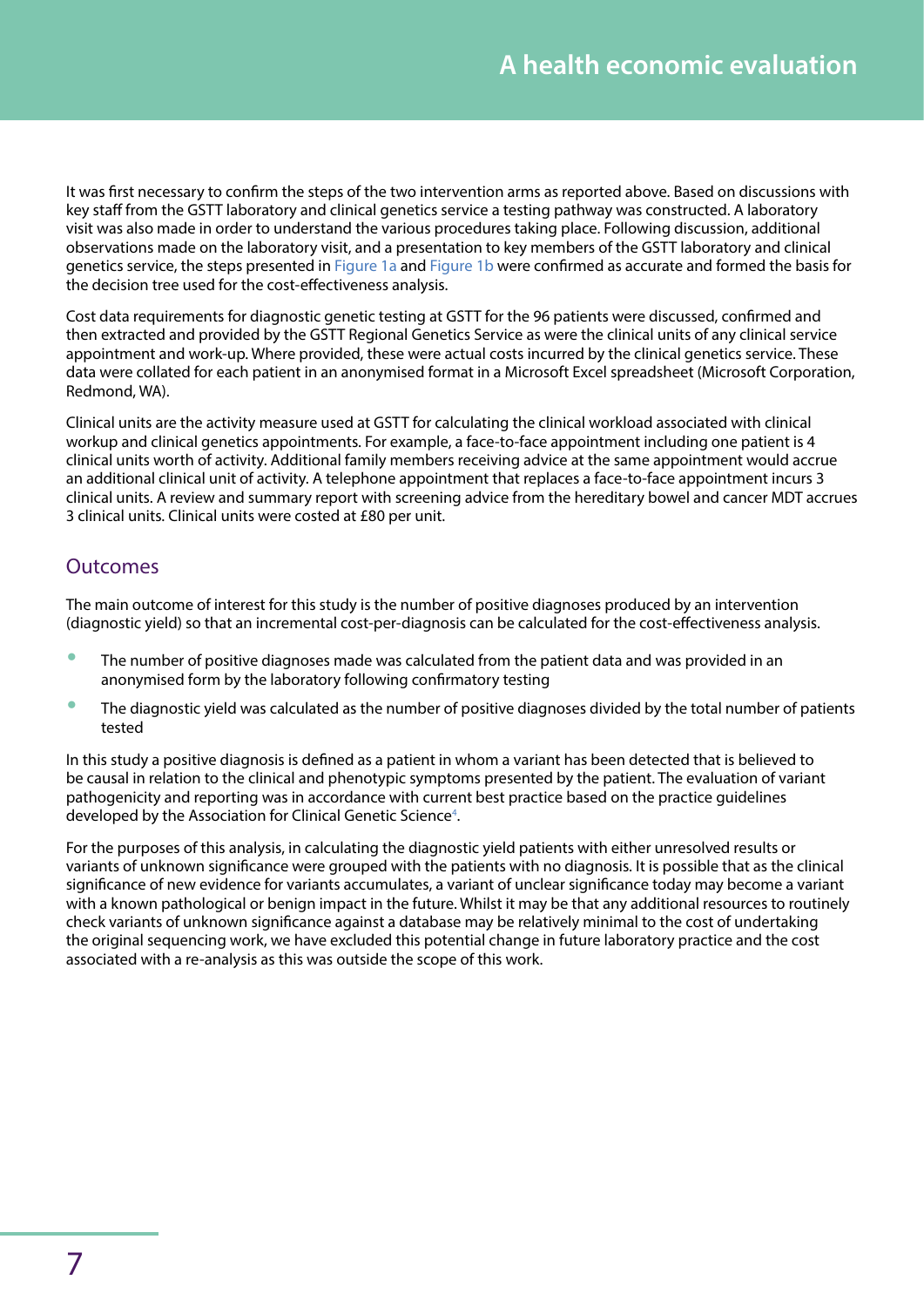<span id="page-10-0"></span>Figure 1a: Usual genetic diagnostic testing pathway (simplified)

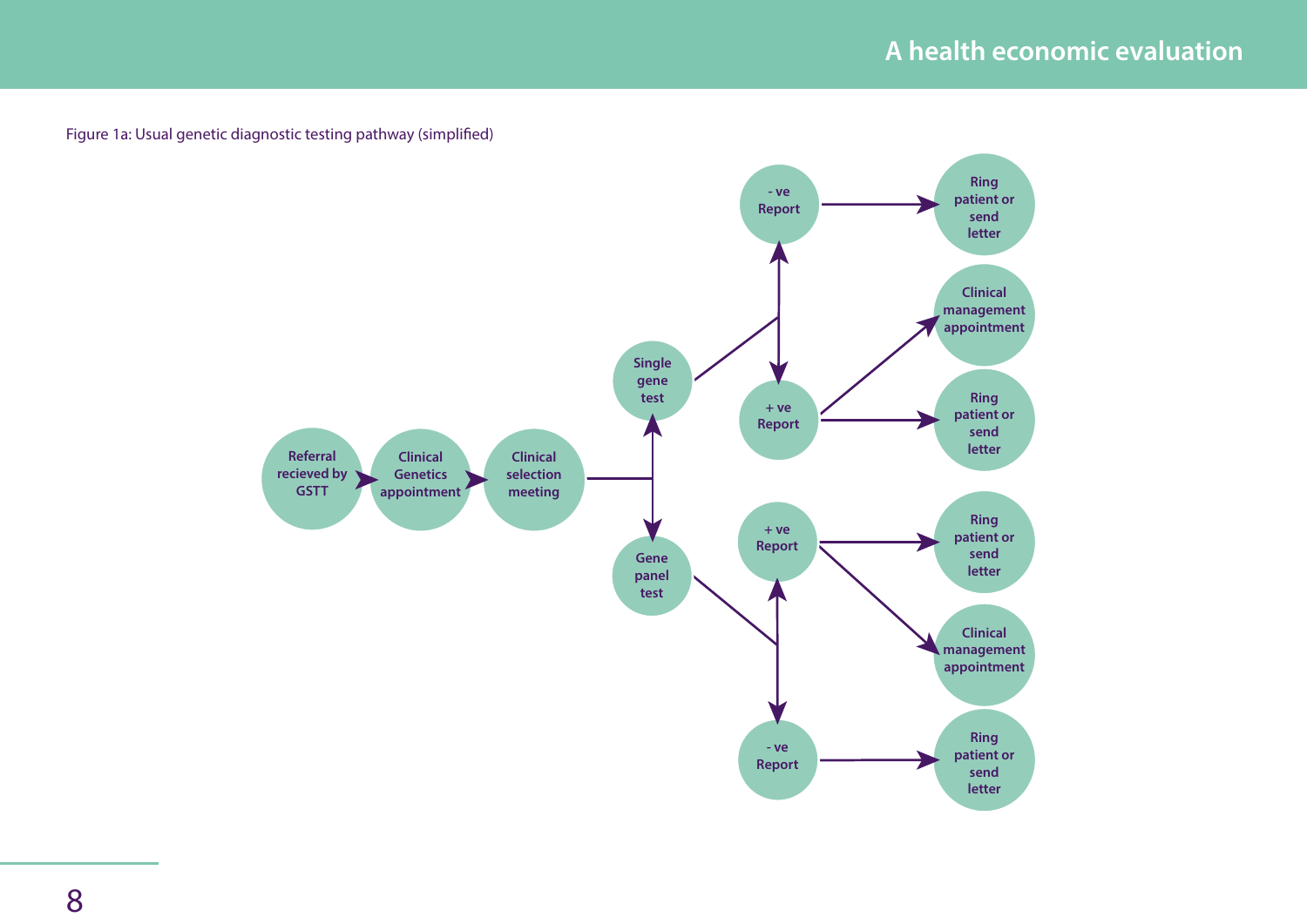### Figure 1b: Exome sequencing diagnostic testing pathway

<span id="page-11-0"></span>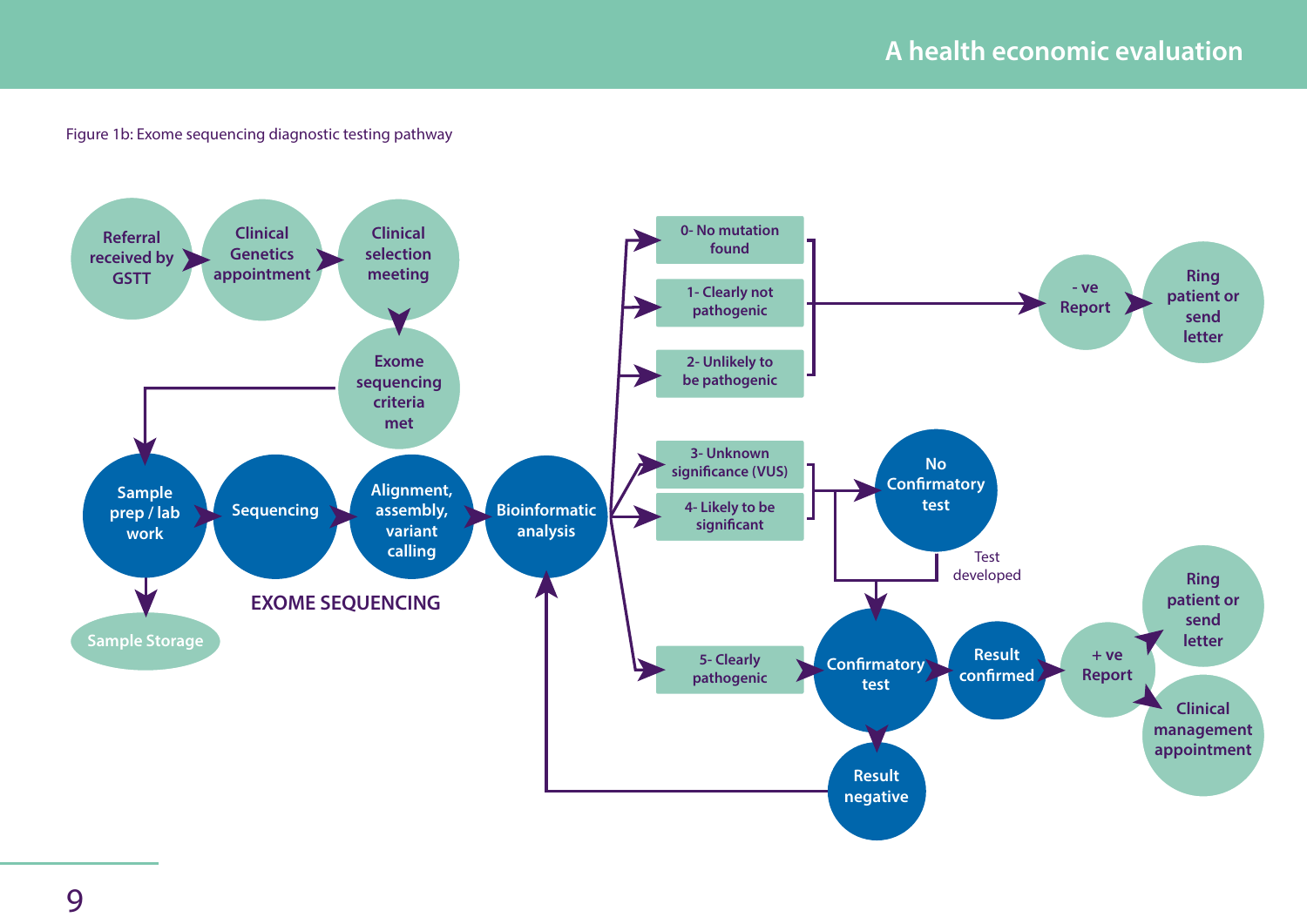<span id="page-12-0"></span>To fully capture the true value of diagnostic genetic testing, improvements in both the evidence-base and the methods for incorporating the non-health outcomes and patient preferences into an economic evaluation are required to inform better value-based reimbursements<sup>5</sup>. However, the capture and inclusion of 'non-health' outcomes was outside the scope of this work.

Diagnostic outcome data were collated for the 96 patients and provided by the GSTT service. Diagnostic yield was calculated from these data.

# Cost-effectiveness analysis

Cost-effectiveness analysis is a full form of economic evaluation where both the costs and consequences of an intervention are evaluated together. The cost-effectiveness of the two interventions is calculated as the incremental cost-effectiveness ratio (ICER) which is defined as the difference between the costs of the two interventions divided by the difference in the outcomes (number of diagnoses) of the two interventions.

If a new intervention is shown to cost less and is more effective than the current intervention it is called dominant and represents a cost-effective use of resources. This can be represented on a cost-effectiveness plane (see [Figure 2\)](#page-12-1) as an ICER point estimate being located in the South-East quadrant.

Conversely, if the new intervention is shown to cost more and is less effective than the current intervention it is dominated and should not be implemented. This can be represented on the cost-effectiveness plane in [Figure 2](#page-12-1) as an ICER point in the North-West quadrant. ICER point estimates in the other two quadrants require a cost-effectiveness threshold to which the estimate must be compared in order to determine whether it is 'cost effective'. If the health system is willing to pay the trade-off between cost and benefit under this threshold then the new intervention is acceptable and should be implemented. If above the threshold then unless other factors take precedence (such as equity issues) then the new intervention is not acceptable and should not be implemented.

### <span id="page-12-1"></span>Figure 2: The cost-effectiveness plane and its use

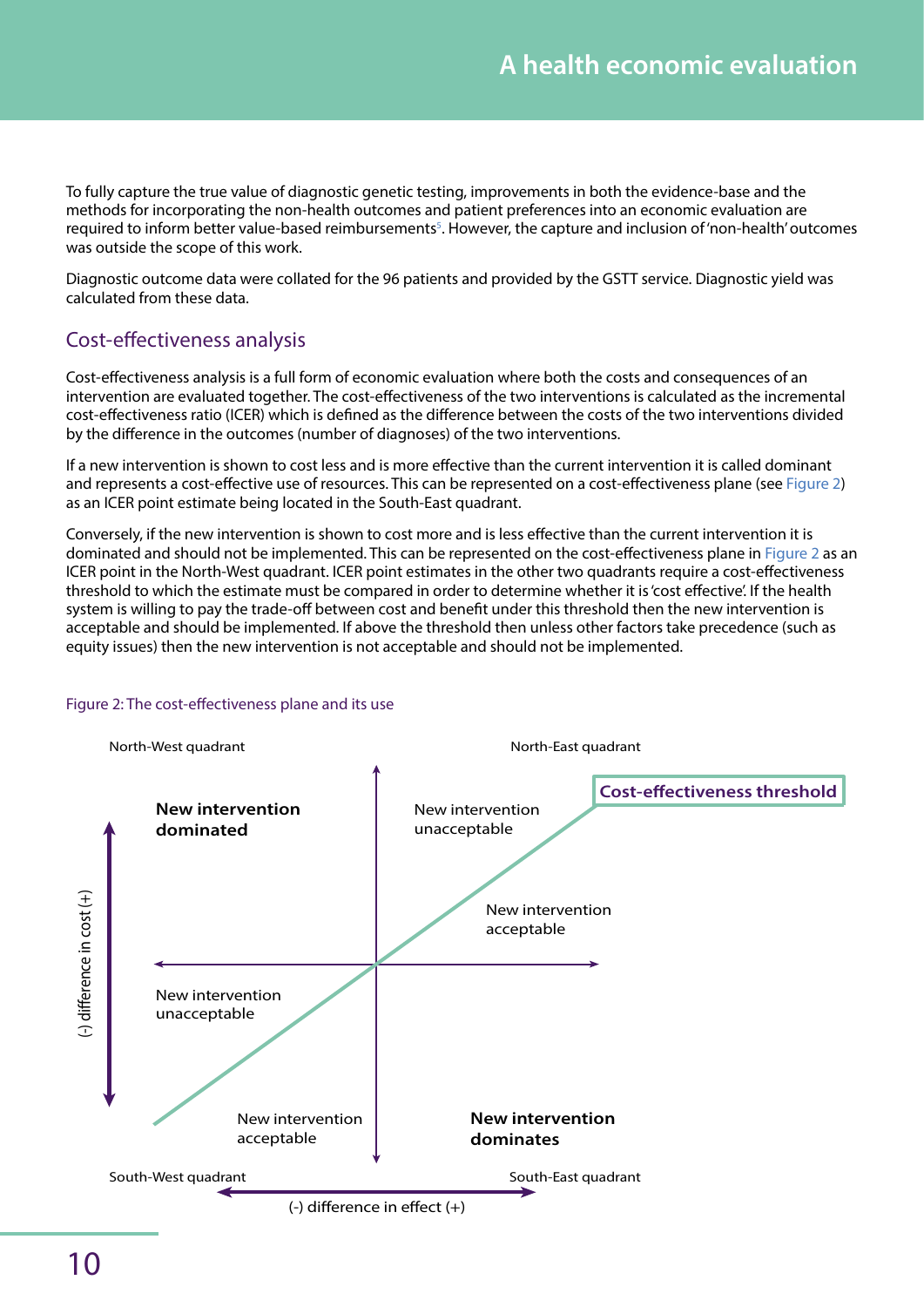<span id="page-13-0"></span>The ICER compares the cost and effect of the two interventions using the formula (Cost<sub>B</sub> – Cost<sub>A</sub>) / (Effect<sub>B</sub> – Effect<sub>A</sub>) where Cost<sub>A</sub> is the mean cost of the exome sequencing test pathway, Cost<sub>B</sub> is the mean cost of the usual testing pathway, Effect<sub>A</sub> is the diagnostic yield of the exome sequencing test pathway, and Effect<sub>B</sub> is the diagnostic yield of the usual testing pathway. All data analyses were conducted in Microsoft Excel 2010.

# Budget impact

In addition to the cost-effectiveness analysis we also undertook a budget impact analysis. A budget impact analysis is a tool to predict the potential financial impact of adopting a new technology into a healthcare system with finite resources<sup>6</sup>. This was done in order to understand the resource implications of utilising exome sequencing as a diagnostic genetic test.

Using the testing pathways as defined for the cost-effectiveness analysis, the overall costs for both pathways were calculated. Costs are reported in 2015 UK pounds  $(E)$  and presented from the perspective of the clinical genetics service encompassing the referral of a patient for diagnostic genetic testing through to the result of either the existing usual testing pathway or the use of the exome sequencing test. Average testing pathway costs per patient are presented for the two pathways along with the total budget required to test these 96 patients.

### Key assumptions

As part of a modelling framework, it is necessary to make a number of assumptions in order to enable such an analysis to be carried out. These are described below:

- The analysis was limited to the diagnostic testing pathway within clinical genetics (which would run from referral through to a test result and include the test costs and also the clinical appointments and work-up costs incurred by the genetics service).
- The laboratory charge for full exome sequencing was set at a price of £1300. This charge is assumed to cover all costs and includes reagents, consumables, overheads, human resources, associated bioinformatics analysis for the virtual disease gene sub-panel test (whether in-house development of bespoke software or licence fees to external agencies for software use) and confirmatory testing for any positive or ambiguous results all of which then lead to a result and a diagnostic report which the clinical genetics team at GSTT can action. Furthermore, it is assumed that the price includes training of laboratory staff, equipment purchase / lease and implementation (running) costs.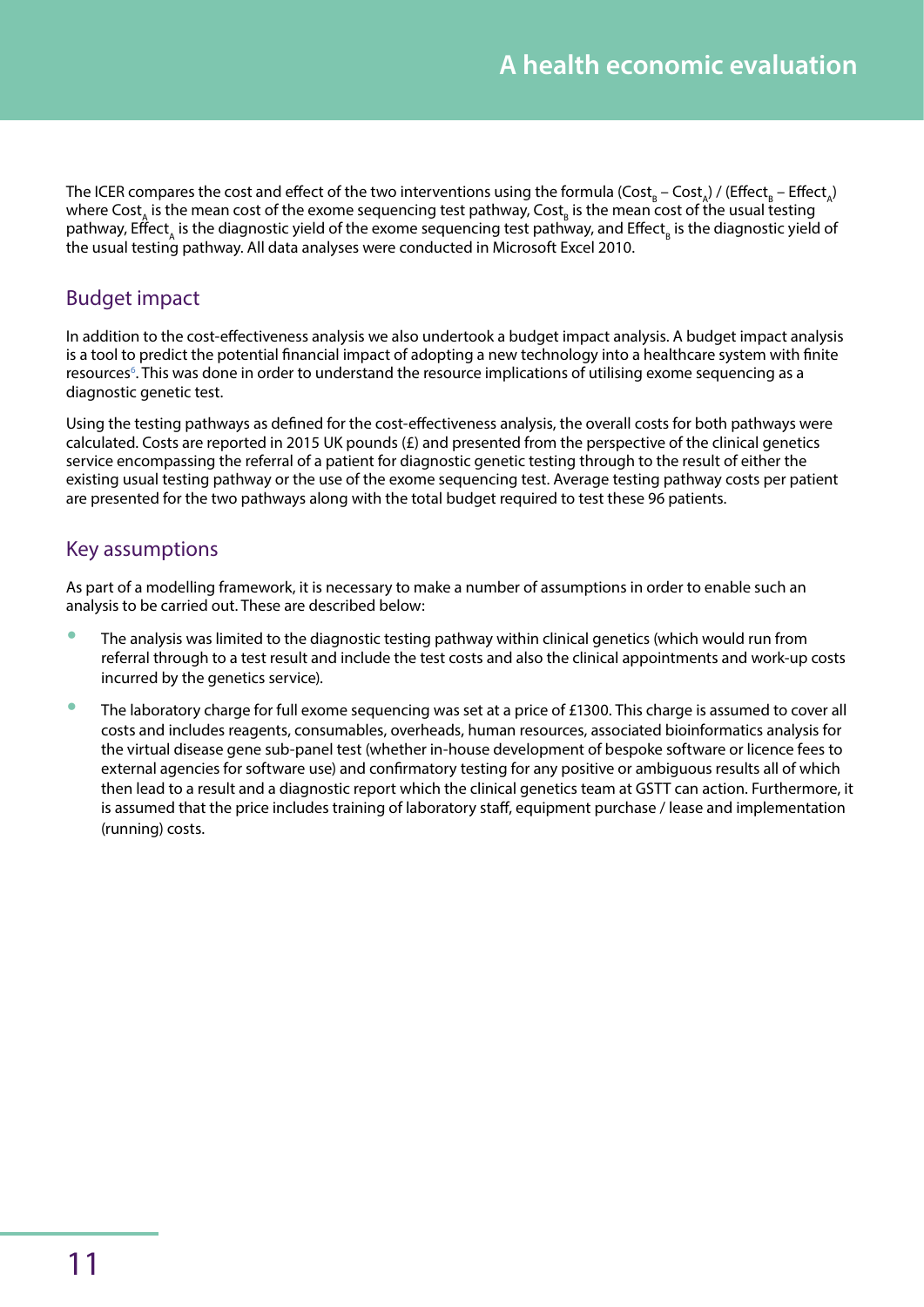# <span id="page-14-0"></span>Sensitivity analyses

Sensitivity analyses allow insight into which assumptions or restrictions on the data included are important to the overall result and conclusion being drawn from the analysis of the data. Given the early nature of the costeffectiveness analysis being conducted on this pilot dataset a pragmatic approach to conducting one-way sensitivity analyses was used. The following parameters were changed in order to explore their impact on both the costeffectiveness and the overall budget required to test these 96 patients so that some broader conclusions can be drawn:

- The cost of the exome sequencing test was reduced in increments of £200
- The cost of the clinical work-up was varied  $(+/-$  by increments of 25% up to 75%)
- The cost of the multidisciplinary team meeting (review meeting) was increased (by 100%)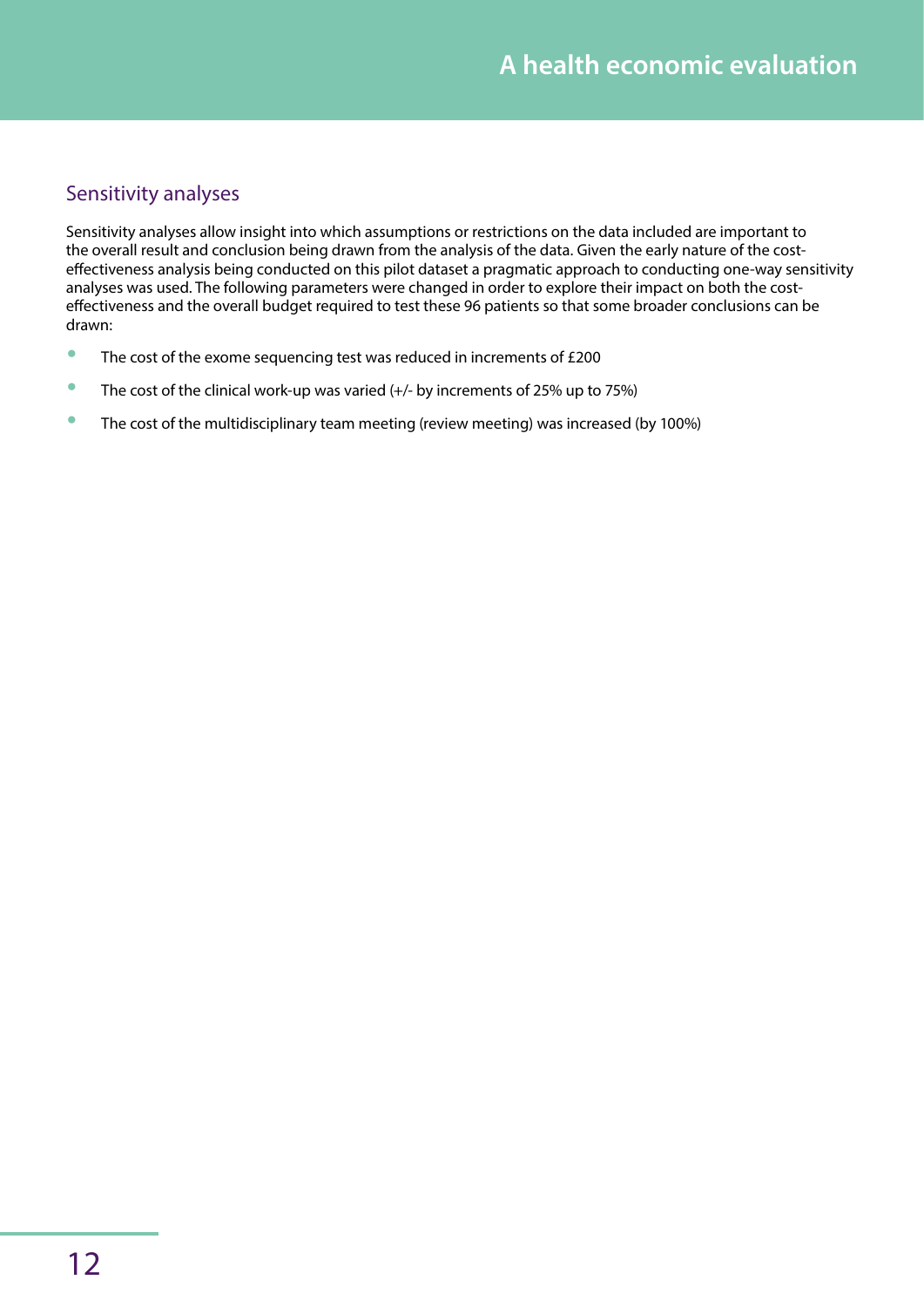# <span id="page-15-0"></span>**Results**

Ninety-six patients were included in this cost-effectiveness study. The basic demographic characteristics of these 96 patients were 51 male (53.1%), 45 female (46.9%), with an average age at the end of 2016 of 24.5 years old, a median age of 16 years old and ranging from 3 years old to 82 years old.

The clinical presentation of the 96 patients (panel category tested) along with the whole exome sequencing-based virtual disease gene sub-panel test chosen for each patient is shown in [Table 2](#page-16-0) with details on which genes were included listed in [Appendix 1.](#page-28-1)

Over half of patients had a clinical presentation suitable to being tested for with a sub-panel of the Dysmorphology virtual gene panel (40 patients - 21 female and 19 male) or the Skeletal virtual gene panel (18 patients - 10 female and 8 male). In summary, 10 patients were tested for the Cardiomyopathy virtual gene panel (6 male and 4 female), 10 patients for the Connective Tissue Disorders (CTD) virtual gene panel (8 male and 2 female), 6 patients for a subpanel of the Renal virtual gene panel (4 male and 2 female), 5 patients for the Endocrine virtual gene panel (4 male and 1 female), 3 patients for the Ophthalmology virtual gene panel (all female), 2 patients for the Neurology virtual gene panel (1 male and 1 female), and 1 patient each for the Cancer and Epilepsy virtual gene panels (1 male and 1 female, respectively).

### **Costs**

### Comparator intervention

For the 'usual testing' arm, the genetic tests already conducted at GSTT that have thus far failed to provide a positive diagnosis in this group of patients were combined with the clinical genetics appointments attended in order to produce a patient genetic testing diagnostic pathway.

- The mean cost for genetic testing alone in this group of 96 patients was £831 (ranging from £0 to £4,045)
- The average number genetic tests undertaken at GSTT was 3 (ranging from 0 to 9)
- The average number of clinical appointments attended and clinical units incurred for this group of 96 patients were 3 (ranging from 1 to 13) and 14 (ranging from 3 to 60) respectively
- The mean cost of this clinical work-up was £960 (ranging from £0 to £4,800)
- The mean cost of the genetic testing diagnostic pathway (consisting of both genetic testing and clinical appointments) was £1,791 (ranging from £0 to £8,466)

### Evaluated intervention

<span id="page-15-1"></span>In scenario 1, patients were offered exome sequencing in addition to the genetic tests already conducted.

- This scenario had a mean cost for genetic testing alone of £2,185 (ranging from £1,317 to £5,362). This was on average £1,354 more expensive than the comparator intervention (95% CIs: £984 to £1,725) which was statistically significant (p<0.000001)
- The clinical work-up was assumed to remain the same as in the usual testing arm
- The mean cost of the exome sequencing in addition to usual testing scenario pathway (both genetic testing and clinical appointments) for these 96 patients was £3,145 (ranging from £1,317 to £9,783)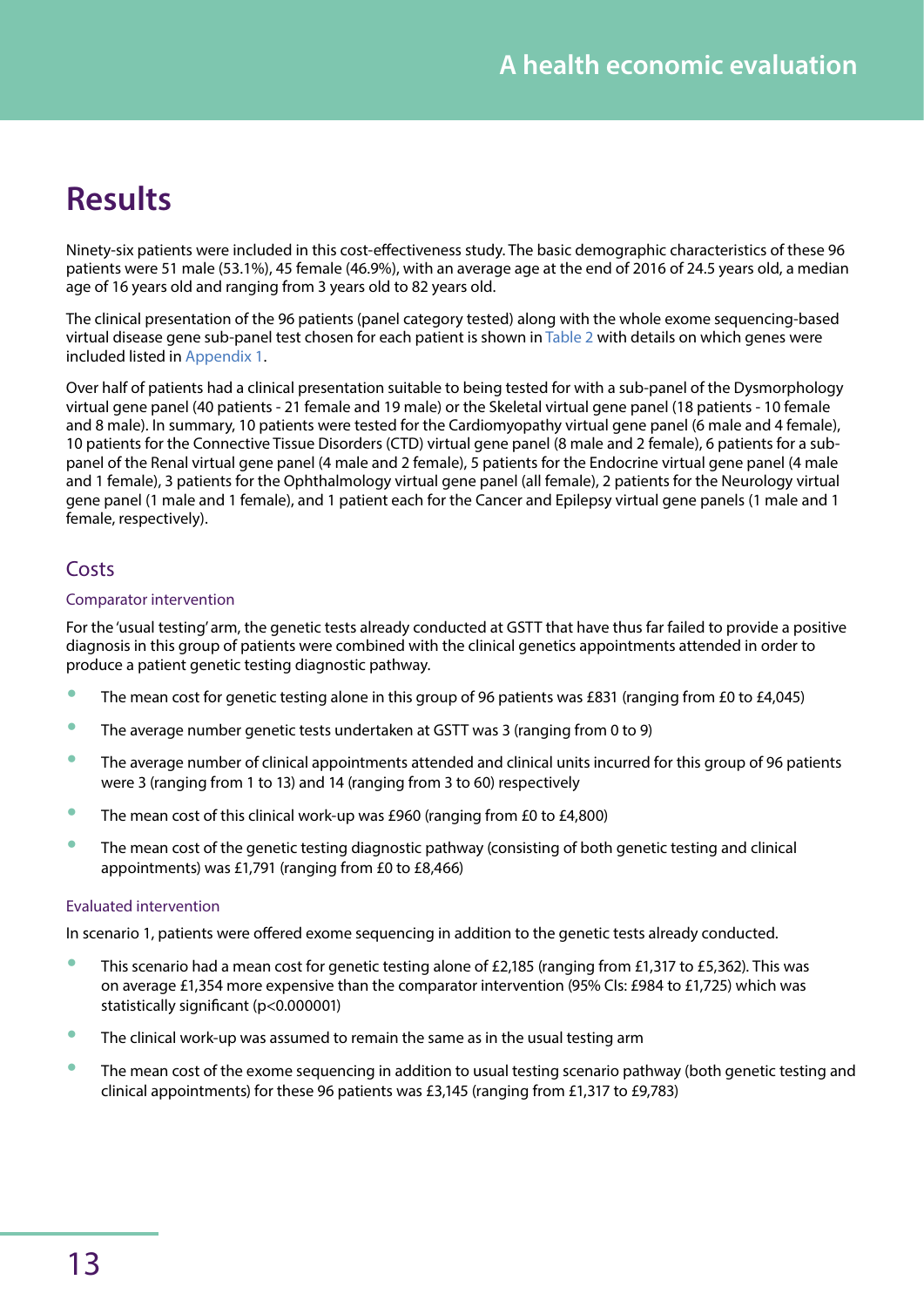### <span id="page-16-0"></span>Table 2: Clinical presentation and whole exome sequencing panel test for each of the 96 patients

| Dysmorphology   | Panel category tested                                                                                                 | Sex              | Clinical sub-panel tested                                                                                                                                                                                                            |
|-----------------|-----------------------------------------------------------------------------------------------------------------------|------------------|--------------------------------------------------------------------------------------------------------------------------------------------------------------------------------------------------------------------------------------|
|                 | <b>Slip this his limited by the Control Control of the Second Control of the Second Second Second Second Second S</b> | <b>Maricale</b>  | <b>Rymodikkiaświe breinigfologicio gradali a</b> with query of FLNA                                                                                                                                                                  |
| <b>Skeletal</b> | <b>Slip this third in you play to typy</b>                                                                            | <b>Maricale</b>  | <b>EXAMIG CONTRACT DEADLER AND DEADLE AND DEADLER AND STATES</b>                                                                                                                                                                     |
|                 | <b>Slatinistrating excellenty by</b>                                                                                  | <b>Maricale</b>  | <b>Nighting in the man of the man of the man of the man of the man of the man of the man of the man of the man of the man of the man of the man of the man of the man of the man of the man of the man of the man of the man of </b> |
| Cardiomyopathy  | <b>Blackleitoning</b> completely                                                                                      | <b>Maricale</b>  | <b>Slighth Gréfia dividende de los contrados de la contrado de la contrado de la contrado de la contrado de la co</b>                                                                                                                |
|                 | <b>Skyelderoaring excel arthy/</b>                                                                                    | <b>Marricale</b> | <b>Ebigildigailinini jihoboyla tas</b>                                                                                                                                                                                               |
| <b>CTD</b>      | <b>Slavelaiteart p/copierthy/</b>                                                                                     | Maricale         | <b>QuilipshilanistiqhtinguhopathyRubinsteinTaybi.</b>                                                                                                                                                                                |
|                 | <b>Slavelation try/copierty</b>                                                                                       | <b>Maricale</b>  | <b>Ellistpetiad atdeptal feattucase eschbolut GOMUNerg-</b>                                                                                                                                                                          |
| Renal           | <b>Slieltitathyopathy</b>                                                                                             | Male             | <b>StapfiantzEBN1 VUS, some arterial tortuosity</b>                                                                                                                                                                                  |
| Endocrine       | Slatediricarip/coplerghy                                                                                              | <b>Marteale</b>  | <b>Hathologie States</b> family, at least FBN1 and TGFBR2 tested,                                                                                                                                                                    |
|                 | Skyeddeitcartpylooplatchyy                                                                                            | <b>Marricale</b> | Bublivida (behaddienhinistophanidery)(XRCC4/lig1)                                                                                                                                                                                    |
| Ophthalmology   | <b>Slysletalphology</b>                                                                                               | Male             | <b><i>Tidébia imega dobinária sia</i></b>                                                                                                                                                                                            |
|                 | <b>Slystertal</b> phology                                                                                             | Female           | Eltaldybnészimoitipolitalig recit/aRordTi4/lageurysms and                                                                                                                                                                            |
| Neurology       | <b>Skyslettal</b> phology                                                                                             | Male             | <b>Büsbepatténs</b> Taybi                                                                                                                                                                                                            |
|                 | <b>Skysletalphology</b>                                                                                               | Female           | <b>Sypthridgity postisi</b> dysostosis                                                                                                                                                                                               |
| <b>Epilepsy</b> | <b>Skysletalphology</b>                                                                                               | Male             | <b>OlsteraetWisson</b>                                                                                                                                                                                                               |
|                 | <b>Skysletalphology</b>                                                                                               | Female           | <b>SHMQhoint laxity</b>                                                                                                                                                                                                              |
| Cancer          | <b>Skyslettal</b> phology                                                                                             | Female           | <b>Gredienerphysic</b>                                                                                                                                                                                                               |
|                 | <b>Skyslettal</b> phology                                                                                             | <b>Mearheale</b> | <b>Kpbukiyloenchondromatosis</b>                                                                                                                                                                                                     |
|                 | Dysmorphology                                                                                                         | Female           | Beals syndrome (FBN2)                                                                                                                                                                                                                |
|                 | Dysmorphology                                                                                                         | Male             | Sotos-like                                                                                                                                                                                                                           |
|                 | Dysmorphology                                                                                                         | Female           | RECQL4                                                                                                                                                                                                                               |
|                 | Dysmorphology                                                                                                         | Male             | Noonan (PTPN11 N)                                                                                                                                                                                                                    |
|                 | Dysmorphology                                                                                                         | Male             | Floating-Harbor syndrome                                                                                                                                                                                                             |
|                 | Dysmorphology                                                                                                         | Female           | <b>SLO</b>                                                                                                                                                                                                                           |
|                 | Dysmorphology                                                                                                         | Male             | Wolfram                                                                                                                                                                                                                              |
|                 | Dysmorphology                                                                                                         | Female           | OFD1                                                                                                                                                                                                                                 |
|                 | Dysmorphology                                                                                                         | Male             | Van der Woude syndrome                                                                                                                                                                                                               |
|                 | Dysmorphology                                                                                                         | Male             | Craniometaphyseal dysplasia                                                                                                                                                                                                          |
|                 | Dysmorphology                                                                                                         | Female           | Rett-like                                                                                                                                                                                                                            |
|                 | Dysmorphology                                                                                                         | Male             | Seip syndrome                                                                                                                                                                                                                        |
|                 | Dysmorphology                                                                                                         | Female           | IFAP-like                                                                                                                                                                                                                            |
|                 | Dysmorphology                                                                                                         | Male             | Kabuki/Aarskog                                                                                                                                                                                                                       |
|                 | Dysmorphology                                                                                                         | Male             | RAS-opathy                                                                                                                                                                                                                           |
|                 | Dysmorphology                                                                                                         | Male             | Gordon syndrome                                                                                                                                                                                                                      |
|                 | Dysmorphology                                                                                                         | Female           | Hypodontia                                                                                                                                                                                                                           |
|                 | Dysmorphology                                                                                                         | Female           | Hypodontia                                                                                                                                                                                                                           |
|                 | Dysmorphology                                                                                                         | Female           | Ectodermal dysplasia                                                                                                                                                                                                                 |
|                 | Dysmorphology                                                                                                         | Male             | KBG                                                                                                                                                                                                                                  |
|                 | Dysmorphology                                                                                                         | Male             | Kabuki                                                                                                                                                                                                                               |
|                 | Dysmorphology                                                                                                         | Female           | Bloom syndrome                                                                                                                                                                                                                       |
|                 | Dysmorphology                                                                                                         | Female           | Kleefstra                                                                                                                                                                                                                            |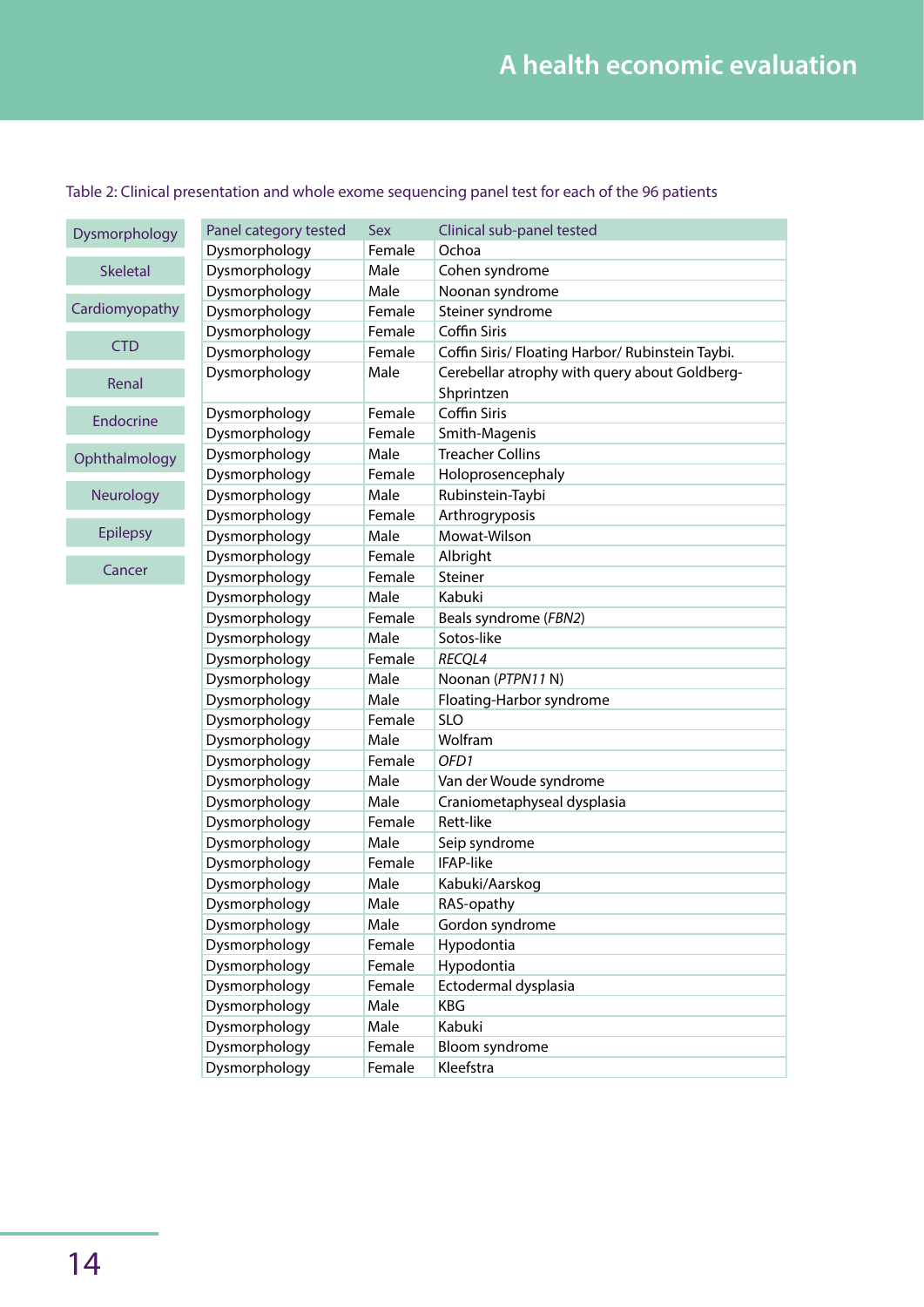<span id="page-17-1"></span><span id="page-17-0"></span>For scenario 2, a modelling exercise was undertaken where the patients would be offered the exome sequencing based test as a near first-line test rather than as the second-line test as per scenario 1.

- The estimated mean cost for the exome sequencing test was £1,354 (ranging from £1,317 to £1,393)
- The estimated mean cost of baseline testing in addition to the exome sequencing was £416 (ranging from £0 to £1,000)
- The estimated mean cost of total genetic testing was £1,770 (ranging from £1,317 to £2,393). This was on average £939 more expensive than the comparator intervention (95% CIs: £619 to £1,260) which was statistically significant (p<0.0000001). Again the clinical appointments and work-up were assumed to remain the same as in the usual testing arm
- The estimated mean cost of the exome sequencing as a near first-line test scenario pathway for these 96 patients (both genetic testing and clinical appointments) was £2,730 (ranging from £1,317 to £7,117)

### **Outcomes**

#### Comparator intervention

The main outcome for this study was the number of positive diagnoses produced by each diagnostic testing pathway so that a cost-per-diagnosis can be calculated. The 96 patients were selected on the basis that they represented a group where the use of exome sequencing was likely to be beneficial because they had not yet received a positive genetic diagnostic result from the genetic testing already conducted. The diagnostic yield was therefore 0%.

#### Evaluated intervention

The exome sequencing results for these 96 patients are shown in [Figure 3](#page-18-0). Of the 96 patients tested, 41 (42.7% diagnostic yield) had received a positive genetic diagnosis, where a positive diagnosis is defined as a patient in whom a variant has been detected that is believed to be causal in relation to the clinical and phenotypic symptoms presented by that patient. Forty-nine patients did not receive a positive genetic diagnosis (51%) and the remaining 6 patients were cases where the results did not fully explain the phenotype. For the purposes of this analysis, the 6 unresolved patients\* were assumed to be negative and were grouped with the 49 patients that did not receive a positive genetic diagnosis. The results broken down by genetic test panel are presented in [Table 3.](#page-18-1) A greater than 50% diagnostic yield was observed in three of the virtual disease gene sub-panels included within this pilot (Renal, Endocrine, and Skeletal).

The Dysmorphology, Cardiomyopathy, and CTD virtual disease gene sub-panels also showed high diagnostic yields of 42.5%, 40%, and 30% respectively. These are all patients that had failed to achieve a positive genetic diagnosis from existing testing strategies. The four remaining panels (Ophthalmology, Neurology, Epilepsy, and Cancer) failed to identify any positive genetic diagnosis, although this could also be due to the small numbers involved – n<5 for each of the four panels).

<sup>\*</sup>At the time of writing this report these six patients remained unresolved. Four of the six patients produced results that were consistent with their clinical phenotype but did not fully explain the phenotype so were being investigated further. The two remaining patients had one variant detected for an expected recessive disorder (where two variants are required) and were being further investigated.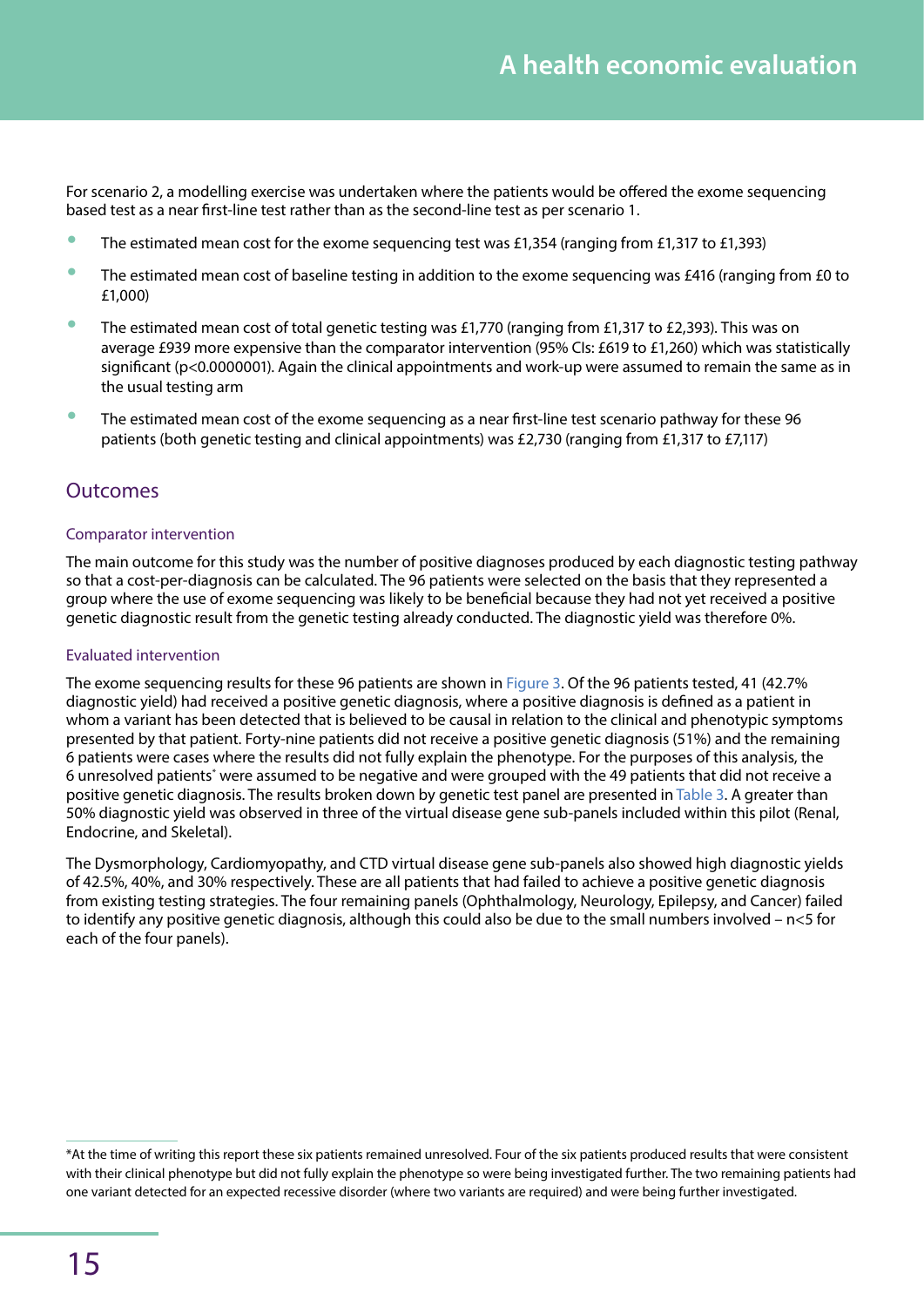

<span id="page-18-0"></span>Figure 3: Exome sequencing results showing the diagnostic yield

<span id="page-18-1"></span>Table 3: Diagnostic test results and yield broken down by type of panel for the cohort of 96 patients

| Panel category tested | Number of patients tested | Number of positive genetic<br>diagnosis | Diagnostic yield |
|-----------------------|---------------------------|-----------------------------------------|------------------|
| Dysmorphology         | 40                        | 17                                      | 42.5%            |
| Skeletal              | 18                        | 10                                      | 55.6%            |
| Cardiomyopathy        | 10                        | 4                                       | 40%              |
| CTD                   | 10                        | 3                                       | 30%              |
| Renal                 | 6                         | 4                                       | 66.6%            |
| Endocrine             | 5                         | 3                                       | 60%              |
| Ophthalmology         | 3                         | 0                                       | 0%               |
| Neurology             | 2                         | 0                                       | 0%               |
| Epilepsy              |                           | 0                                       | 0%               |
| Cancer                |                           | 0                                       | 0%               |
| Total                 | 96                        | 41                                      | 42.7%            |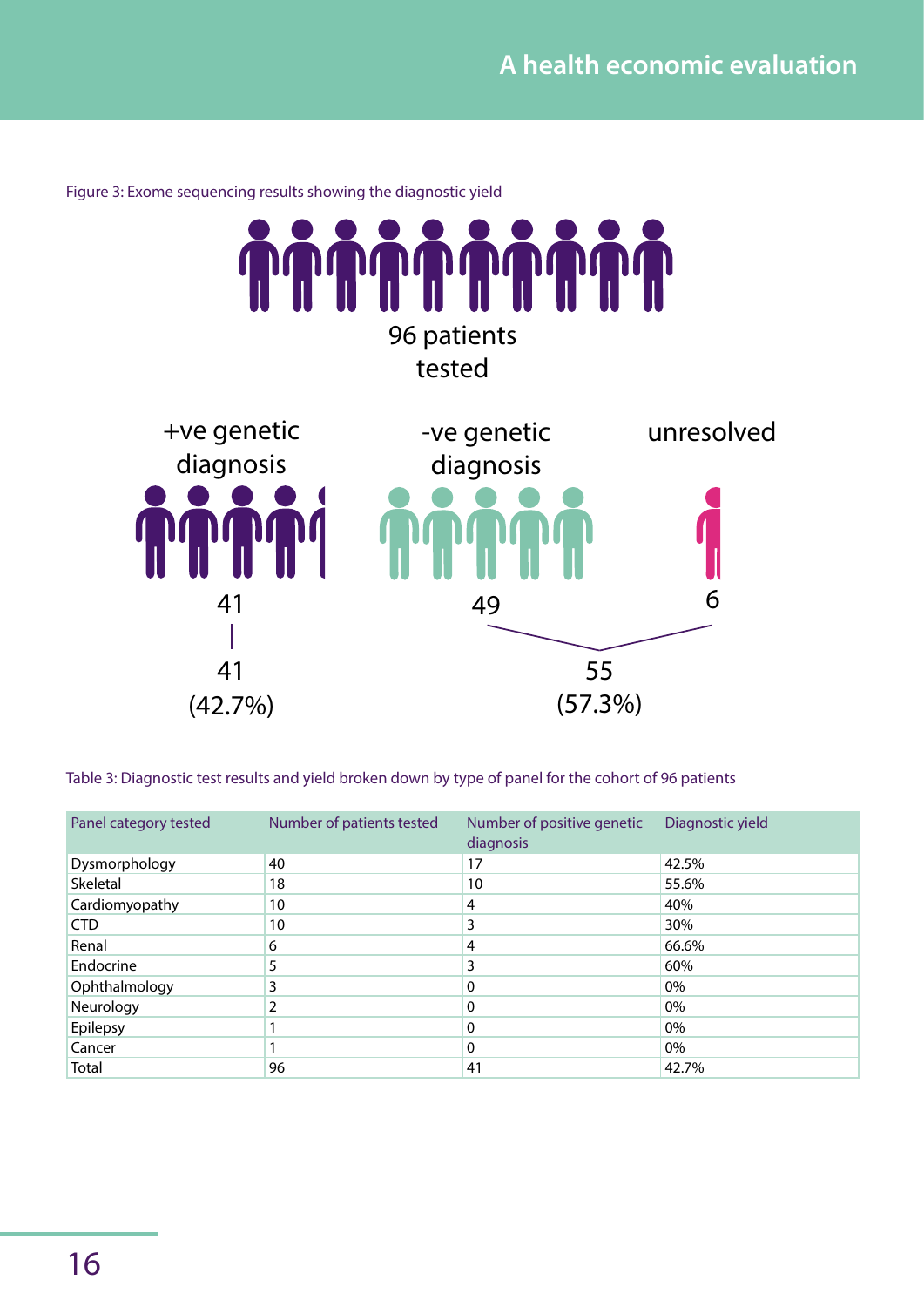### <span id="page-19-0"></span>Cost-effectiveness analysis

When a new intervention is shown to be more effective but costs more than the existing intervention, it cannot dominate the existing intervention, i.e. be cheaper and better – an easy adoption situation. As it is more expensive, it is likely to cost more to implement but can still represent a cost-effective use of resources.

For [scenario 1](#page-15-1) where patients would be offered exome sequencing in addition to the genetic tests already conducted in the usual testing arm, the incremental cost-effectiveness ratio (ICER) was calculated to be £3,171. This corresponds to an incremental cost per additional positive genetic diagnosis of £3,171 when compared to the usual testing approach in these 96 patients. This was calculated by dividing the incremental cost of the two testing strategies (£135,400) by the incremental diagnostic yield of the two interventions (42.7 diagnoses per 100 patients tested).

For [scenario 2,](#page-17-1) where patients would be offered the exome sequencing test as a near first-line test rather than as a second line test in addition to the usual genetic tests, the ICER was calculated to be £2,201. This corresponds to an incremental cost per additional genetic diagnosis of £2,201 when compared to the usual testing approach in these 96 patients. This was again calculated by dividing the incremental cost of the two testing strategies (£94,000) by the incremental diagnostic yield of the two strategies (42.7 diagnoses per 100 patients tested).

Whilst the willingness to pay for a QALY in the NHS is known (£20,000 to £30,000) there is no universally acknowledged willingness to pay threshold for a diagnosis. This makes interpreting these results more difficult. The budget impact analysis was undertaken so that the financial resource implications of implementing exome sequencing can be better understood.

### Sensitivity analyses

The results of the sensitivity analysis are presented in [Table 4.](#page-20-1) They show that changing the cost of the exome sequencing test has a large impact on the ICER. In addition its shows how the ICER reduces for scenarios 1 and 2, if the cost of the exome sequencing test is reduced in increments of £200. It can be seen that scenario 2 would dominate usual testing if the cost of genetic testing could be reduced by £1,000.

Assuming that receiving a positive genetic diagnosis more quickly would reduce the number of clinical appointments and also the associated clinical work-up, the impact of reducing the clinical resource cost in those patients with a positive diagnosis was investigated. As can be seen in [Table 4](#page-20-1), reducing the clinical cost in positive diagnosed patients has a smaller impact than a reduction in the cost of the sequencing test. [Table 4](#page-20-1) also shows that increasing the cost of the results meeting by 100% has a small impact on the ICER. The diagnostic yield for the usual testing strategy was not increased in a sensitivity analysis as interpretation of any increase in ICER would remain difficult to interpret due to no acknowledged NHS willingness-to-pay threshold for a diagnosis.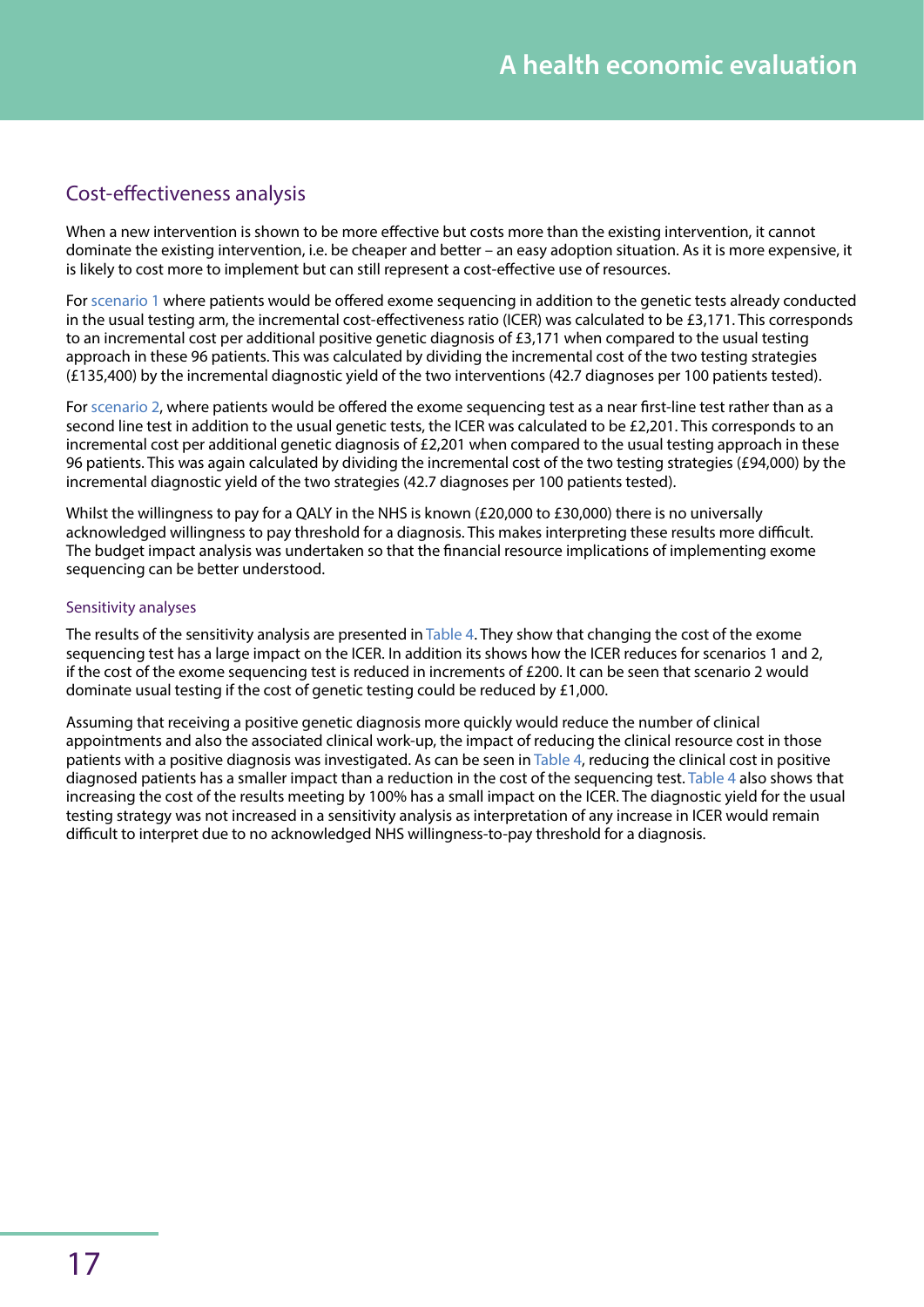| Sensitivity analysis                     | Scenario 1                        | Scenario 2                        |
|------------------------------------------|-----------------------------------|-----------------------------------|
|                                          | ICER (£ per additional diagnosis) | ICER (£ per additional diagnosis) |
| Baseline results                         | £3,171                            | £2,201                            |
| Reduce cost of genetic testing by £200   | £2,703                            | £1,732                            |
| Reduce cost of genetic testing by £400   | £2,235                            | £1,264                            |
| Reduce cost of genetic testing by £600   | £1,767                            | £796                              |
| Reduce cost of genetic testing by £800   | £1,298                            | £327                              |
| Reduce cost of genetic testing by £1,000 | £830                              | Dominates                         |
| Reduce clinical work up by 25%           | £2,931                            | £1,961                            |
| Reduce clinical work up by 50%           | £2,691                            | £1,721                            |
| Reduce clinical work up by 75%           | £2,451                            | £1,481                            |
| Increase cost of MDT by 100%             | £3,349                            | £2,379                            |

### <span id="page-20-1"></span><span id="page-20-0"></span>Table 4: Sensitivity results for cost-effectiveness analysis of scenarios 1 and 2

### Budget impact

For the usual testing pathway, the overall budget and the average per-patient testing pathway cost were £171,899 and £1,791, respectively based on these 96 patients. Of this £171,899 budget, £92,160 is accounted for by the clinical appointments and clinical work-up (53.6%) and £79,739 (46.4%) is accounted for by the genetic testing costs.

For scenario 1, the exome sequencing test pathway in addition to usual testing, the overall budget and the average per-patient testing pathway cost were £301,926 and £3,145, respectively. The overall budget required has increased by £130,027 (75.6%). The increase in budget is largely accounted for by the increase in genetic test costs with £209,767 attributed to testing (69.5%) versus the clinical work up which was kept the same (£92,160), but now constitutes a smaller percentage of the overall budget (31.5%).

For scenario 2, the exome sequencing test pathway as a replacement for usual testing (i.e. exome as a near first-line test), the overall budget and the average per-patient testing pathway cost were £262,122 and £2,730, respectively. The overall budget has increased by £90,223 (52.5%) compared to usual testing with the increase again being largely due to the increased cost of the exome sequencing test with £169,962 of the budget due to genetic testing (64.8%) and the clinical work-up making up the remaining 35.2%.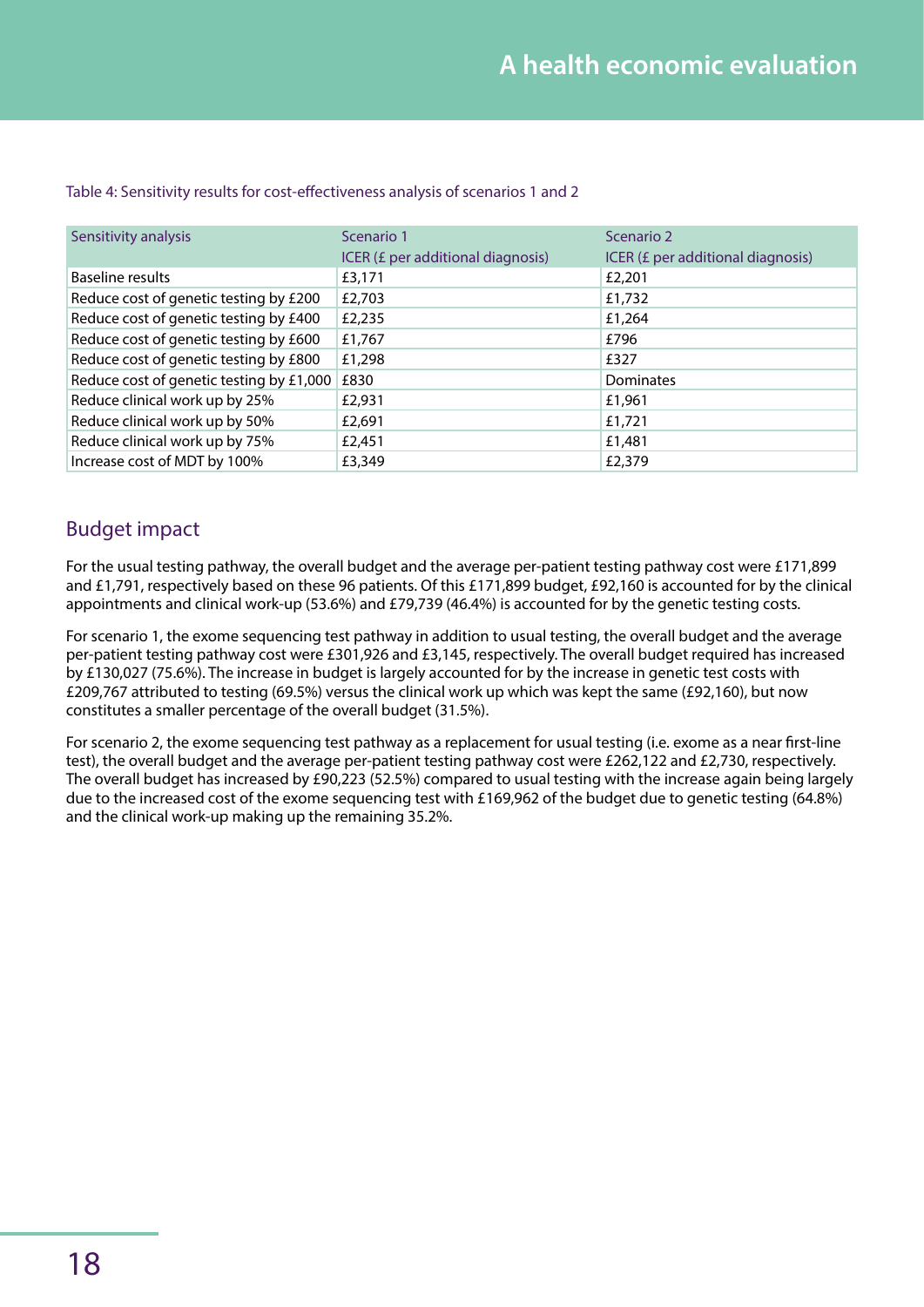#### Sensitivity analyses

The larger budget required for the two scenarios using the exome sequencing test pathway highlights the increased current cost of the exome sequencing test itself. The results of the sensitivity analysis are presented in [Table 5.](#page-21-0)

In summary, if the cost of the exome sequencing test, and any associated baseline tests such as array CGH, can be reduced by £943, then the budget required to undertake the exome sequencing test as a near first-line test would be slightly cheaper (£171,593 vs £171,899) than the current usual testing pathway. An additional benefit is a potential increase in the diagnostic yield of 42.7%. If Sanger sequencing confirmatory testing is removed (as is currently being proposed) then this would further reduce the cost of exome sequencing testing. Furthermore, if the bioinformatics analysis could be further automated then this may also reduce the laboratory cost of testing as this cost was included within the overall exome sequencing test charge.

Again, assuming that receiving a positive genetic diagnosis more quickly will lead to a reduction in the number of clinical appointments required and also the associated clinical work-up, the impact of reducing the clinical resource used for those with a positive genetic diagnosis was investigated. As can be seen in [Table 5,](#page-21-0) reducing the clinical cost in positive genetic diagnosis patients has a smaller impact than a reduction in the cost of the exome sequencing test. Due to the results meeting contributing only a small percentage of the overall cost, increasing the cost of the meeting by 100% has little impact on the overall budget.

If Sanger sequencing confirmatory testing is removed, as is currently being proposed, then this would further reduce the cost of exome sequencing testing.

In scenario 2, the mean cost of genetic testing for these 96 patients is £1,770. A reduction of £943 (53%) is a significant reduction but can be made up by not only reducing the exome sequencing test cost but also reducing the cost of any other baseline tests that are undertaken, e.g. by not performing array CGH. Furthermore, it would be possible to reduce the budget in scenario 2 by either combining a reduction in clinical work up of 25% and a reduction in genetic test costs of £840 or a reduction in clinical work up of 50% and a £740 reduction in genetic test costs to make scenario 2 potentially cost saving with respect to the overall budget required to test these 96 patients (See [Table 5\)](#page-21-0).

#### <span id="page-21-0"></span>Table 5: Sensitivity analysis results for budget impact analysis

| Sensitivity analysis                                                       | <b>Usual testing</b> | Scenario 1 | Scenario 2 |
|----------------------------------------------------------------------------|----------------------|------------|------------|
| <b>Baseline</b>                                                            | £171,899             | £301,926   | £262,122   |
| Reduce cost of genetic testing by £100                                     | £171,899             | £292,325   | £252,521   |
| Reduce cost of genetic testing by £200                                     | £171.899             | £282,725   | £242,921   |
| Reduce cost of genetic testing by £400                                     | £171,899             | £263,525   | £223,721   |
| Reduce cost of genetic testing by £800                                     | £171.899             | £225,125   | £185,321   |
| Reduce cost of genetic testing by £943                                     | £171,899             | £211,397   | £171,593   |
| Reduce clinical work up by 25%                                             | £171.899             | £292,085   | £252,282   |
| Reduce clinical work up by 50%                                             | £171,899             | £282,246   | £242,442   |
| Reduce clinical work up by 75%                                             | £171,899             | £272,406   | £232,602   |
| Increase cost of results meeting by 100%                                   | £171.899             | £309,222   | £269,418   |
| Two-way sensitivity scenario                                               |                      |            |            |
| Reduce clinical work up by 25%, and reduce cost of genetic testing by £740 | £171,899             | £211,446   | £171,642   |
| Reduce clinical work up by 50%, and reduce cost of genetic testing by £840 | £171,899             | £211,206   | £171,402   |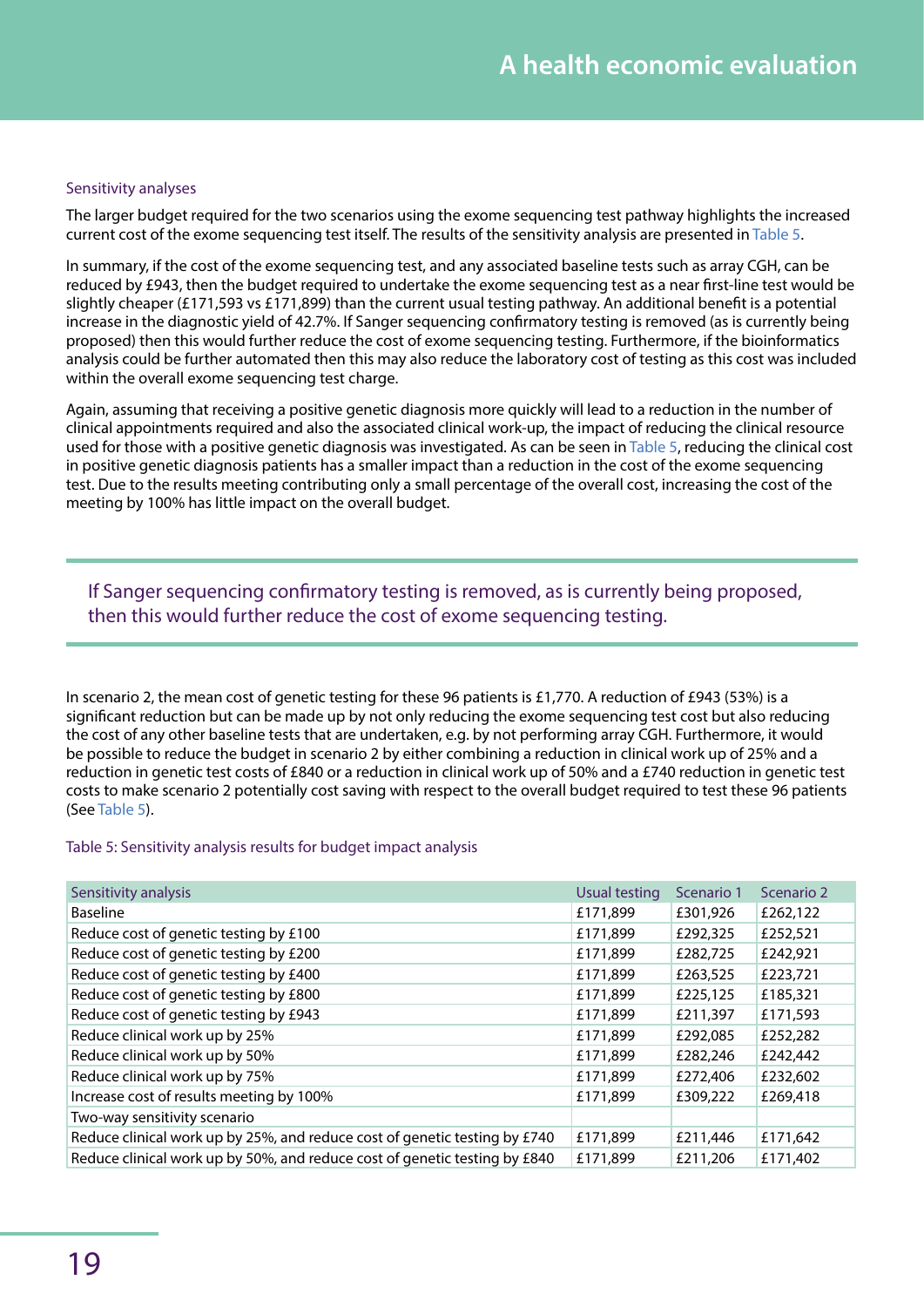# <span id="page-22-0"></span>Breakdown by panel

In [Tables 6a](#page-22-1) and [6b](#page-22-2) the summary results for usual testing and scenarios 1 and 2 are presented by genetic test panel for the overall budget, the mean cost per patient testing pathway, the mean cost per positive patient diagnosis and the ICER. As can be seen in the two tables, the ICERs vary across the disease panels in scenario 1 between £2,052 to £4,467 per additional positive genetic diagnosis and in scenario 2, it is between £1,110 to £3,385 per additional positive genetic diagnosis.

<span id="page-22-1"></span>Table 6a: Summary results showing budget impact and ICERs comparing usual testing and scenario 1 broken down by panel

|                          |            | <b>Usual testing</b>              |            | Scenario 1                        |                                               |                          |
|--------------------------|------------|-----------------------------------|------------|-----------------------------------|-----------------------------------------------|--------------------------|
| Panel category<br>tested | Budget (£) | Average cost<br>per patient $(f)$ | Budget (£) | Average cost<br>per patient $(f)$ | Average cost<br>per positive<br>patient $(E)$ | <b>ICER</b>              |
| Dysmorphology            | 74,734     | 1,868                             | 128,868    | 3,222                             | 7,580                                         | 3,184                    |
| Neurology                | 3,340      | 1,670                             | 6,050      | 3,025                             | -                                             | $\overline{\phantom{a}}$ |
| <b>CTD</b>               | 20,957     | 2,096                             | 34,357     | 3,436                             | 11,452                                        | 4,467                    |
| Epilepsy                 | 1,442      | 1,442                             | 2,760      | 2,760                             | -                                             | $\overline{\phantom{a}}$ |
| Ophthalmology            | 6,324      | 2,108                             | 10,428     | 3,476                             | $\overline{\phantom{a}}$                      | $\overline{\phantom{0}}$ |
| Renal                    | 10,771     | 1,795                             | 18,979     | 3,163                             | 4,745                                         | 2,052                    |
| Cancer                   | 3,118      | 3,118                             | 4,436      | 4,436                             | -                                             | -                        |
| Endocrine                | 8,764      | 1,753                             | 15,654     | 3,131                             | 5,218                                         | 2,297                    |
| Skeletal                 | 37,527     | 2,085                             | 61,997     | 3,444                             | 6,200                                         | 2,447                    |
| Cardiomyopathy           | 4,921      | 492                               | 18,397     | 1,840                             | 7,580                                         | 3,369                    |

<span id="page-22-2"></span>Table 6b: Summary results showing budget impact and ICERs comparing usual testing and scenario 2 broken down by panel

|                | <b>Usual testing</b> |                   |            | Scenario 2        |                          |                          |
|----------------|----------------------|-------------------|------------|-------------------|--------------------------|--------------------------|
|                |                      |                   |            |                   | Average cost             |                          |
| Panel category |                      | Average cost      |            | Average cost      | per positive             |                          |
| tested         | Budget (£)           | per patient $(f)$ | Budget (£) | per patient $(f)$ | patient $(E)$            | <b>ICER</b>              |
| Dysmorphology  | 74,734               | 1,868             | 107,414    | 2,685             | 6,318                    | 1,922                    |
| Neurology      | 3,340                | 1,670             | 5,050      | 2,525             |                          | ۰.                       |
| CTD            | 20,957               | 2,096             | 31,110     | 3,111             | 10,620                   | 3,385                    |
| Epilepsy       | 1,442                | 1,442             | 2,047      | 2,047             | -                        | ۰.                       |
| Ophthalmology  | 6,324                | 2,108             | 6,774      | 2,258             | $\overline{\phantom{a}}$ | -                        |
| Renal          | 10,771               | 1,795             | 15,212     | 2,535             | 3,803                    | 1,110                    |
| Cancer         | 3,118                | 3,118             | 3,617      | 3,617             |                          | $\overline{\phantom{0}}$ |
| Endocrine      | 8,764                | 1,753             | 13,250     | 2,650             | 4,417                    | 1,496                    |
| Skeletal       | 37,527               | 2,085             | 60,800     | 3,378             | 6,080                    | 2,327                    |
| Cardiomyopathy | 4,921                | 492               | 16,846     | 1,685             | 4,212                    | 2,981                    |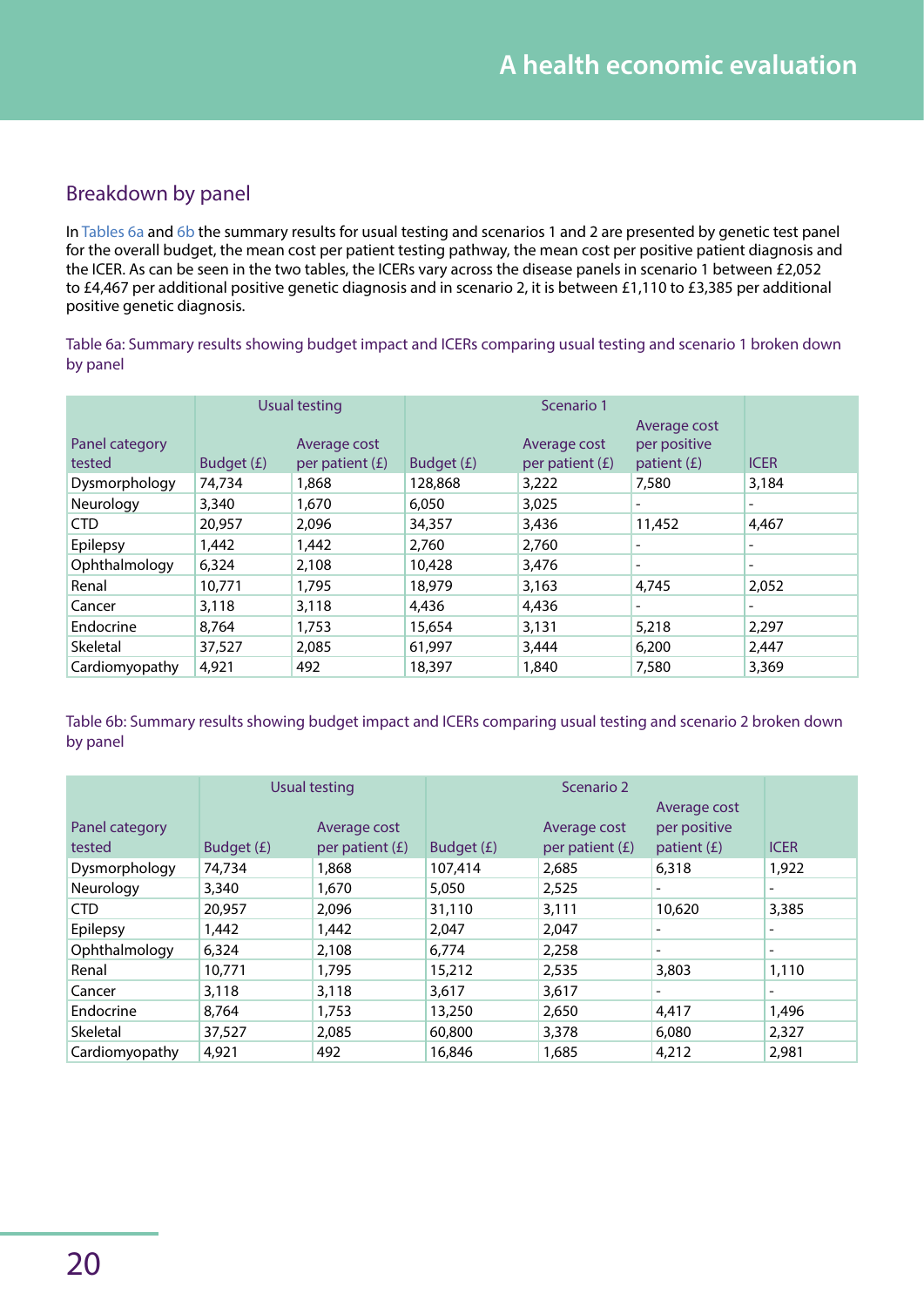# <span id="page-23-0"></span>**Discussion**

# Summary of findings

In this cost-effectiveness study based on a cohort of 96 patients, the use of whole exome sequencing based testing was compared to existing clinical testing through the use of two testing strategies ([Table 7\)](#page-23-1). The existing testing strategy was defined as all known diagnostic testing undertaken on this cohort of 96 patients to date at GSTT.

The two whole exome sequencing strategies used were:

- Scenario 1, exome sequencing test is offered as a second-line test following a negative result of all the existing tests conducted already on these patients
- Scenario 2, the exome sequencing test is presented as a near first-line test, in addition to any baseline tests such as array CGH that would likely be conducted regardless of the availability and use of exome sequencing

The use of exome sequencing produced a diagnostic yield of 42.5% across this mixed-patient group. The diagnostic yield was as high as 66.6% in the renal patient group with six of the ten panels used producing diagnostic yields of 30% and above.

| <b>Test strategy</b> | Total budget | Clinical cost<br>(%) | Testing cost<br>(%) | Mean cost per<br>patient (range)        | Mean cost per<br>positive diagnosis | <b>ICER</b> (versus<br>usual testing) |
|----------------------|--------------|----------------------|---------------------|-----------------------------------------|-------------------------------------|---------------------------------------|
| Usual testing        | £171,899     | 53.6%                | 46.4%               | £1,791<br>(£0 to £8,466)                | -                                   |                                       |
| Scenario 1           | £301,926     | 31.5%                | 69.5%               | £3,145<br>$(E1,317)$ to £9,783)         | £7,364                              | £3,171                                |
| Scenario 2           | £262,122     | 35.2%                | 64.8%               | £2,730<br>$(E1,317 \text{ to } E7,117)$ | £6,393                              | £2,201                                |

### <span id="page-23-1"></span>Table 7: Summary results

- Sensitivity analyses showed that the largest driver of cost was the cost of the genetic testing, including the cost of the exome sequencing and the associated bioinformatics analysis
- <sup>o</sup> Scenario 1 will always be the most expensive option as the costs of usual testing are incurred before going on to use exome sequencing in those patients in which the genetic tests conducted are negative
- The usual testing strategy, where exome sequencing is not used, will always be the cheapest option except if in scenario 2 the cost of the genetic tests conducted and the clinical workload could be reduced in these patients. For example, if the cost of the genetic testing for these 96 patients could be brought down by £943 in scenario 2 then the overall budget required to test the 96 patients would be slightly cheaper than the actual incurred by the usual testing strategy (£171,593 vs £171,899) with the added benefit of potentially increasing the diagnostic yield by 42.7% across this mixed patient group. In scenario 2, the mean cost of baseline testing conducted in addition to the exome sequencing itself was £416 (ranging from £0 to £1,000). This means that if this was removed and the price of the exome sequencing test could be reduced from £1,300 to £803 then no increase in budget would be required if everything else remains constant. Furthermore, the expectation is that in the future confirmatory Sanger sequencing will no longer be required which will bring the cost of exome sequencingbased testing down further by removing this cost from the laboratory pathway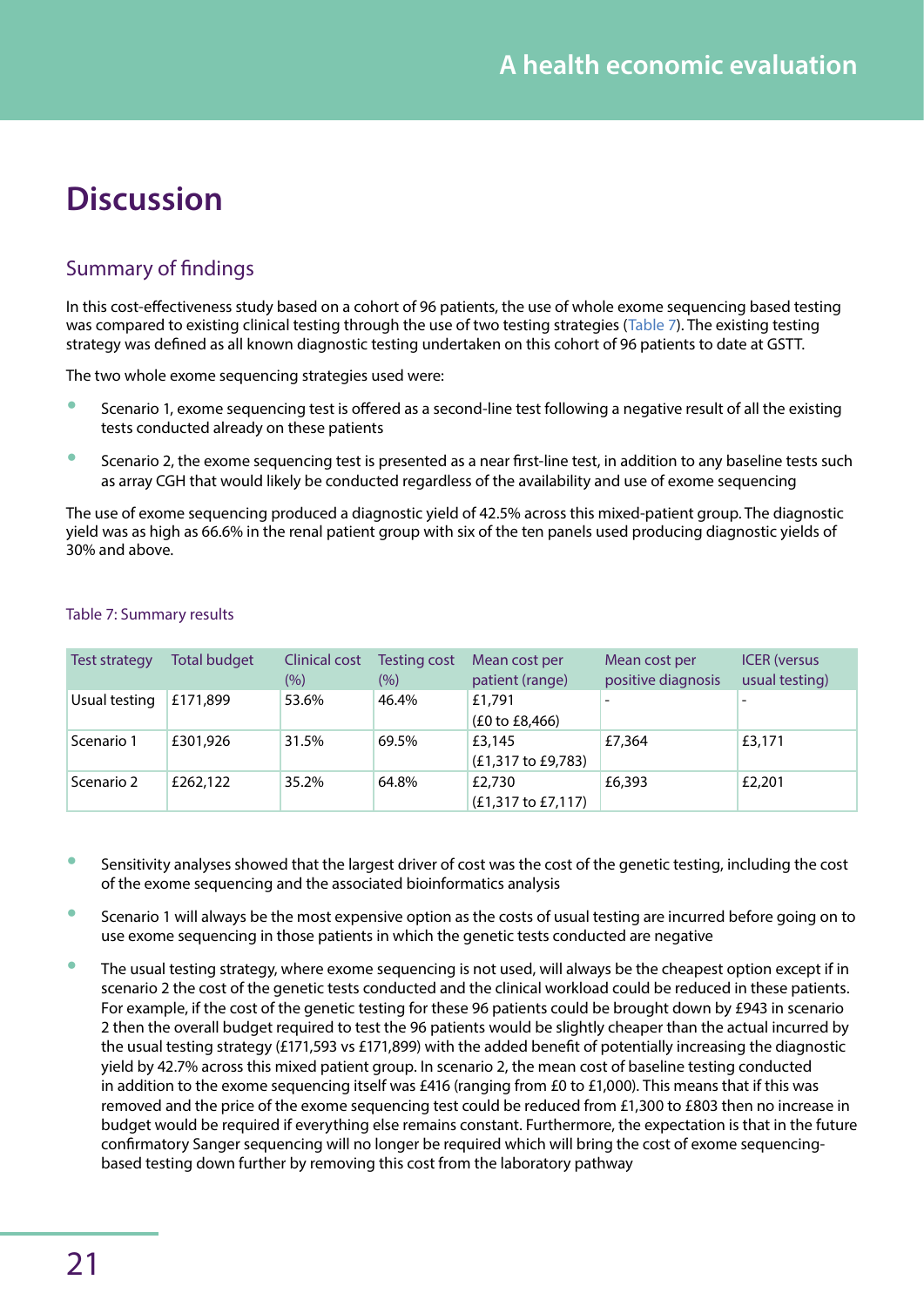### <span id="page-24-0"></span>Limitations

There are several limitations to this evaluation. The health economics analysis focused on a pilot cohort of 96 patients chosen specifically based on their complex clinical presentations and which had been assessed as having a high probability of an inherited disease.

In addition, these patients presented across a range of clinical scenarios where diagnosis is difficult, prohibitively expensive or required invasive procedures and where existing genetic diagnostic testing had thus far failed to determine a genetic basis for the clinical presentation. Whilst these patients are very likely to reflect the actual NHS patients that would receive and benefit from having a whole exome sequencing based test (a particular strength of this work), their use meant that the diagnostic yield for the current testing arm was 0%. Whilst for scenario 1 the increase in diagnostic yield observed is a true reflection of what can be expected if whole exome sequencing-based virtual gene panel testing is applied in patients similar to this, it may be an underestimate in scenario 2 as the true near first-line testing patient population would include all patients that would be expected to be identified with a positive diagnosis by current testing (who were purposely excluded here in this cohort). Furthermore, the diagnostic yield may also change when applied to a much larger cohort of patients depending on the clinical spectrum. However, due to the large current expense in conducting a whole exome sequence it is still very likely that the test will not be routinely offered as a true first-line test and there will remain a triaging process to decide when to offer such a test – something that has already been applied to these patients. However, the per-test exome sequencing costs could be reduced by achieving an economy of scale that maximises patient throughput and creates efficiency savings by utilising the common diagnostic pathway introduced by whole exome sequencing based virtual gene panels.

Whilst for scenario 1 the increase in diagnostic yield observed is a true reflection of what can be expected if whole exome sequencing-based virtual gene panel testing is applied in patients similar to this, it may be an underestimate in scenario 2 as the true near firstline testing patient population would include all patients that would be expected to be identified with a positive diagnosis by current testing.

Access to these patients' data is limited to clinical work-up or diagnostic testing conducted only at GSTT. These patients may have received genetic testing elsewhere within the NHS, information that GSTT do not have access to, but leading to an underestimation of the cost. Therefore the potential increase in cost to undertake whole exome sequencing in these 96 patients may be smaller than presented. Also, given that GSTT is a well-established leading regional genetics service, the patient referrals seen by the service may be more complex than those seen in other parts of the country. When coupled with the expertise and experience GSTT has developed in choosing which disease genes to test in the virtual disease gene sub-panel tests there may well be an impact on the diagnostic yield of using whole exome sequencing tests.

In this evaluation the outcome of interest was limited to the diagnostic test result. The perspective was narrow and included only the costs and outcomes for the diagnostic genetic testing pathway. This was done for pragmatic reasons in order to limit the evaluation to activity and costs within the directorate's budget, as often patient treatment costs are incurred by other specialties as are other test costs. Furthermore, the patient level data requirement would have substantially increased if a wider perspective was sought.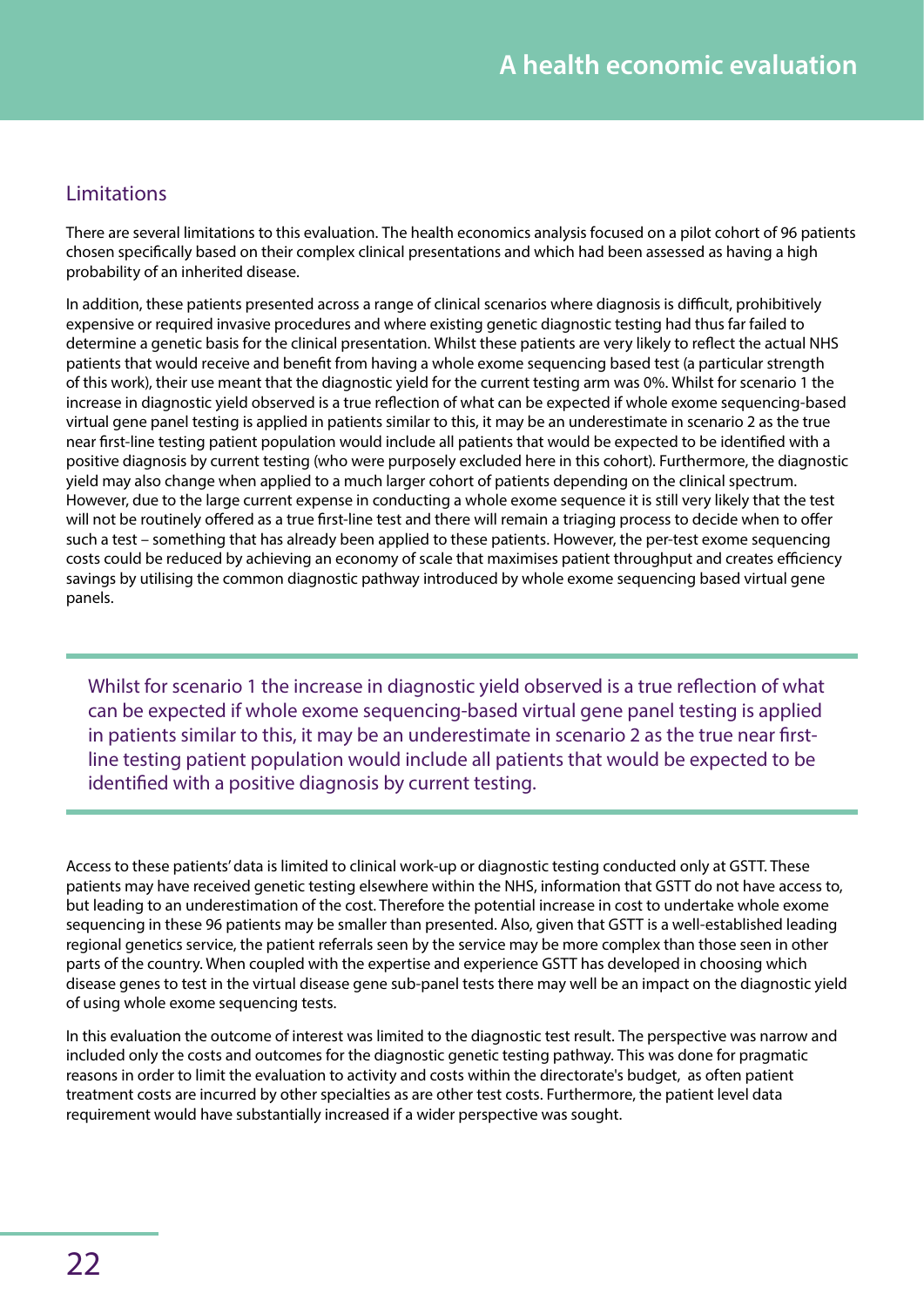<span id="page-25-0"></span>This limitation impacts in several ways on such an analysis. It is possible that receiving a positive genetic diagnosis may result in more appropriate care being delivered for patients with improved health outcomes but this could either result in increased or decreased costs in terms of their future treatment options and can alter the need for further testing. Furthermore, no benefit apart from that for the patient was assigned to receiving a positive genetic diagnosis, such as information for parents and also no disbenefit was assigned to those patients that did not receive a positive genetic diagnosis and for whom their diagnostic odyssey continues. Also, it is possible that testing can allow inclusion into clinical trials for patients but this was outside the remit of this analysis and was not considered further. Any benefit or disbenefit not received by the actual patient was not included, such as other family members that can be tested for known mutations in patients with a positive diagnosis.

The health outcome was not measured using QALYs which is the preferred metric to inform resource allocation decisions across health care interventions across the NHS and is recommended by the National Institute for Health and Care Excellence (NICE). Using a QALY would have allowed a cost-utility analysis to have been performed which would have allowed comparison to the NICE QALY threshold to determine whether the use of exome sequencing tests compared to usual testing would constitute a cost effective use of resources. The use of QALYs in genomics has largely been limited to test-drug interventions often in cancer and has methodological limitations in genomics where it may also be important to capture non-health benefits.

# Conclusions

This cost-effectiveness study has shown that whole exome sequencing-based virtual gene panel testing can be used cost–effectively within the diagnostic genetic testing strategy for constitutional genetics across a range of clinical scenarios and genetic disorders.

- The diagnostic yield ranged between 30% and 66.6% across the panels
- Sensitivity analyses showed that the largest driver of cost was the cost of the exome sequencing test (and the wider cost of all genetic tests included within the testing pathway)

Using targeted exome sequencing-based testing will likely lead to a larger budget requirement although this increase can be minimised through careful selection of patients most likely to benefit. If the cost of testing associated with using the exome approach as a near first-line test in a selected cohort of patients can be reduced it can potentially lead to a situation where no overall budget increase is required. This would, however, require selective test criteria and careful management coupled with data evaluation in order to determine whether such savings can be realised within the routine service.

If the cost of testing associated with using the exome approach as a near first-line test in a selected cohort of patients can be reduced, it can potentially lead to a situation where no overall budget increase is required.

Based on the data presented in this pilot, exome sequencing based testing could be focused in the clinical areas where the greatest utility is currently being observed with large increases in diagnostic yield. However, it should also be noted that if the testing strategy is focused on too narrow a patient group then the economy of scale required to reduce the price of exome sequencing testing to an acceptable per-test basis could be lost.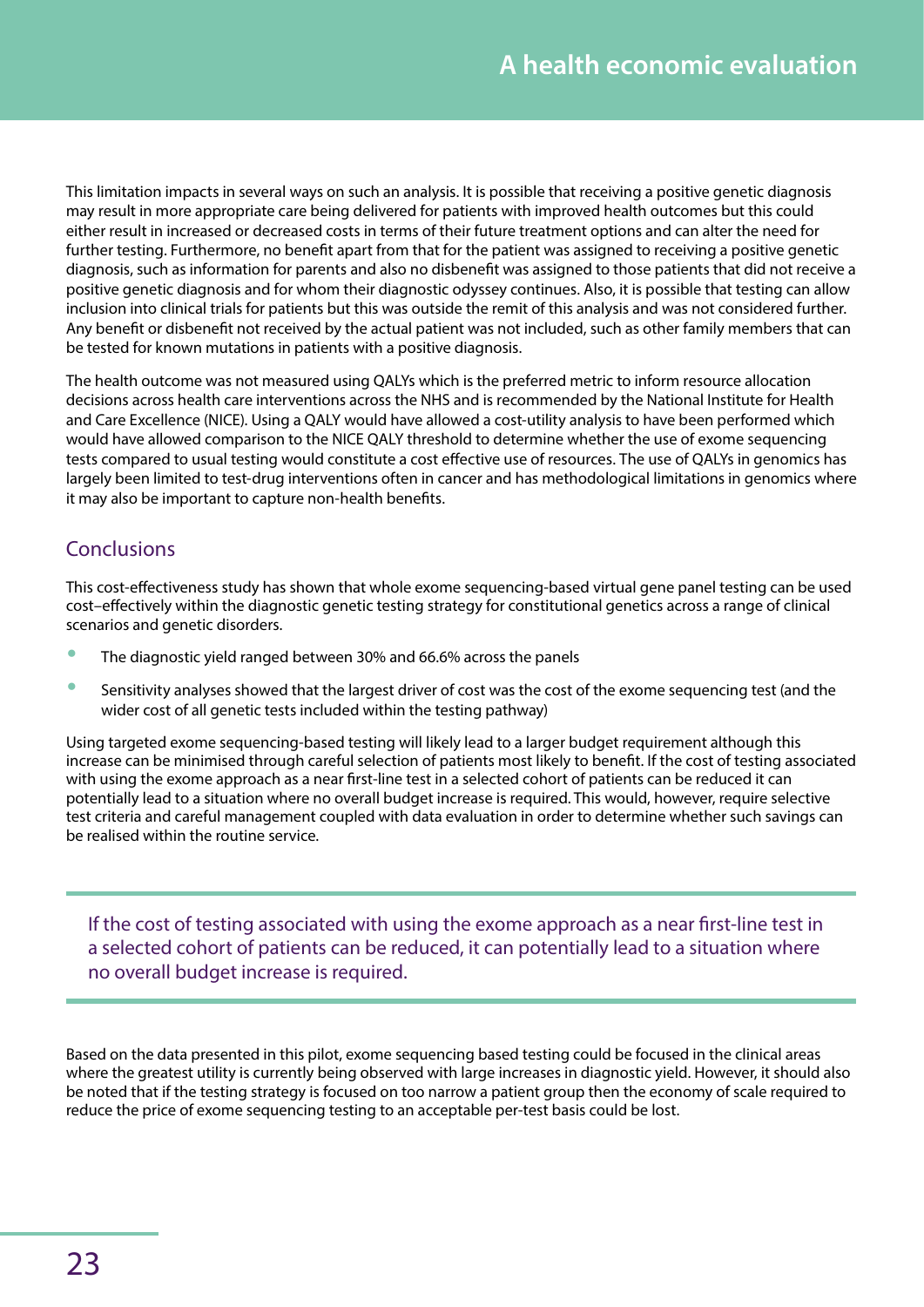Two key strengths of this work are the appropriate use of testing strategies that were compared as both can easily be used within the NHS setting and also the appropriateness and direct applicability of the patient cohort to the wider NHS patient population that is likely to be the group in whom such testing is going to be used.

In conclusion, this work has shown that the cost of exome sequencing based tests and other genetic tests accounts for a significant portion of the overall budget required to attempt to establish a diagnosis in these 96 patients.

Ongoing work should focus on trying to reduce the cost of the exome sequencing test and potentially other baseline tests conducted in addition to exome sequencing, and to investigate the assumption that clinical work up can be reduced if a positive genetic diagnosis is achieved through the use of such testing earlier in the patient's diagnostic journey as a near first-line test.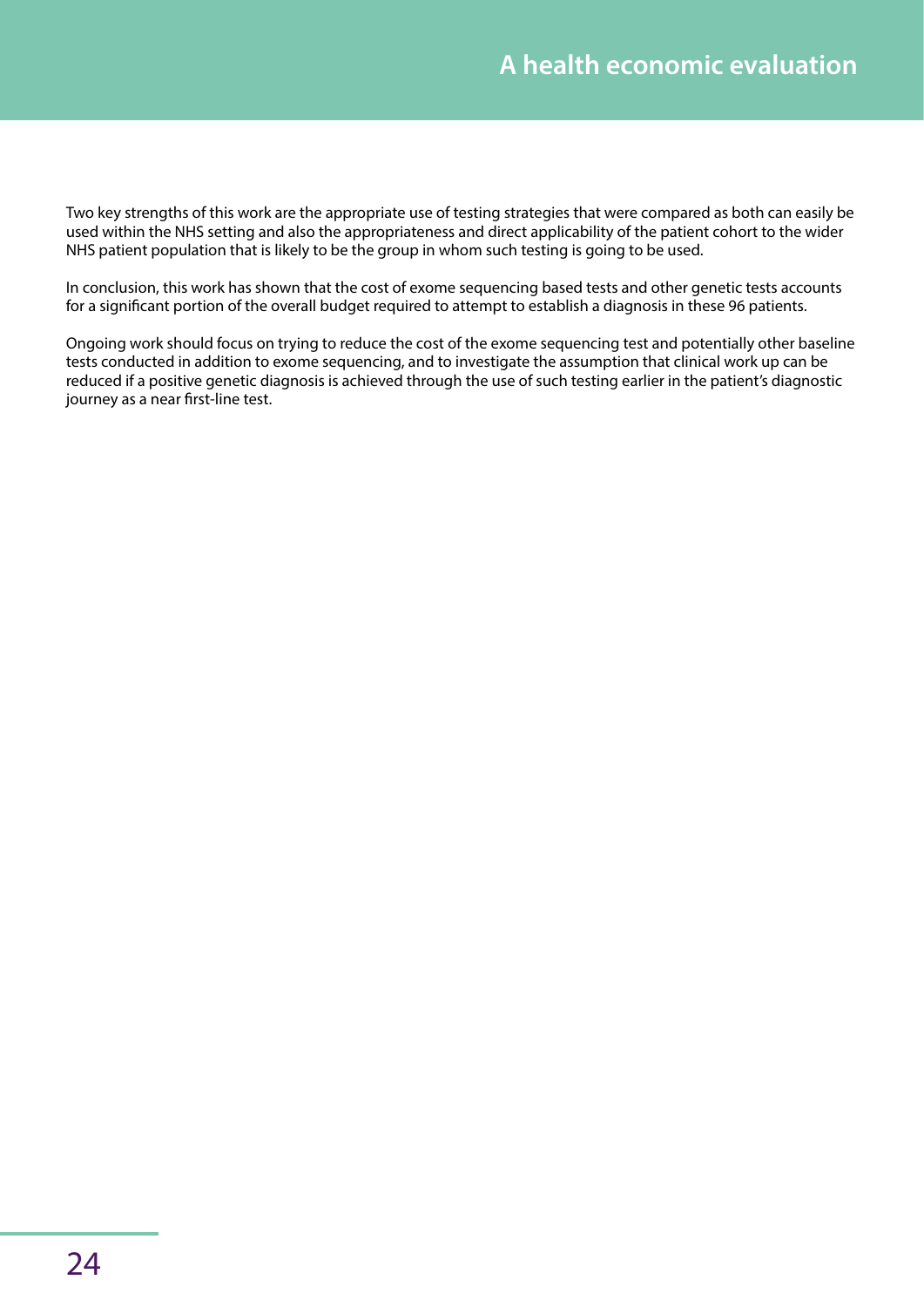# <span id="page-27-0"></span>**References**

- <span id="page-27-1"></span>1. Ware JS, Roberts AM, Cook SA. Next generation sequencing for clinical diagnostics and personalised [medicine: implications for the next generation cardiologist.](http://heart.bmj.com/content/98/4/276.long) Heart 2012 98:276-281.
- <span id="page-27-2"></span>2. Need AC, Shashi V, Hitomi Y, *et al*. [Clinical application of exome sequencing in undiagnosed genetic](http://jmg.bmj.com/content/49/6/353)  [conditions.](http://jmg.bmj.com/content/49/6/353) J Med Genet 2012 49:353-361.
- <span id="page-27-3"></span>3. Briggs A. [Economic evaluation and clinical trials: Size matters.](http://www.bmj.com/content/321/7273/1362) BMJ 2000 321(7273):1362-3.
- <span id="page-27-4"></span>4. Wallis Y, Payne S, McAnulty C, *et al*. [Practice guidelines for the evaluation of pathogenicity and the reporting](http://www.acgs.uk.com/media/774853/evaluation_and_reporting_of_sequence_variants_bpgs_june_2013_-_finalpdf.pdf)  [of sequence variants in clinical molecular genetics](http://www.acgs.uk.com/media/774853/evaluation_and_reporting_of_sequence_variants_bpgs_june_2013_-_finalpdf.pdf).
- <span id="page-27-5"></span>5. Oosterhoff M, van der Maas ME, Steuten LMG. [A systematic review of health economic evaluations of](https://www.ncbi.nlm.nih.gov/pubmed/26334528)  [diagnostic biomarkers.](https://www.ncbi.nlm.nih.gov/pubmed/26334528) Appl Health Econ Health Policy 2016 14:51-65.
- <span id="page-27-6"></span>6. Mauskopf JA, Sullivan SD, Annemans L, *et al*. [Principles of good practice for budget impact analysis: Report of](http://www.sciencedirect.com/science/article/pii/S1098301510604718?via%3Dihub)  [the ISPOR Task Force on good research practices — budget impact analysis](http://www.sciencedirect.com/science/article/pii/S1098301510604718?via%3Dihub). Value Health 2007 10(5):336-347.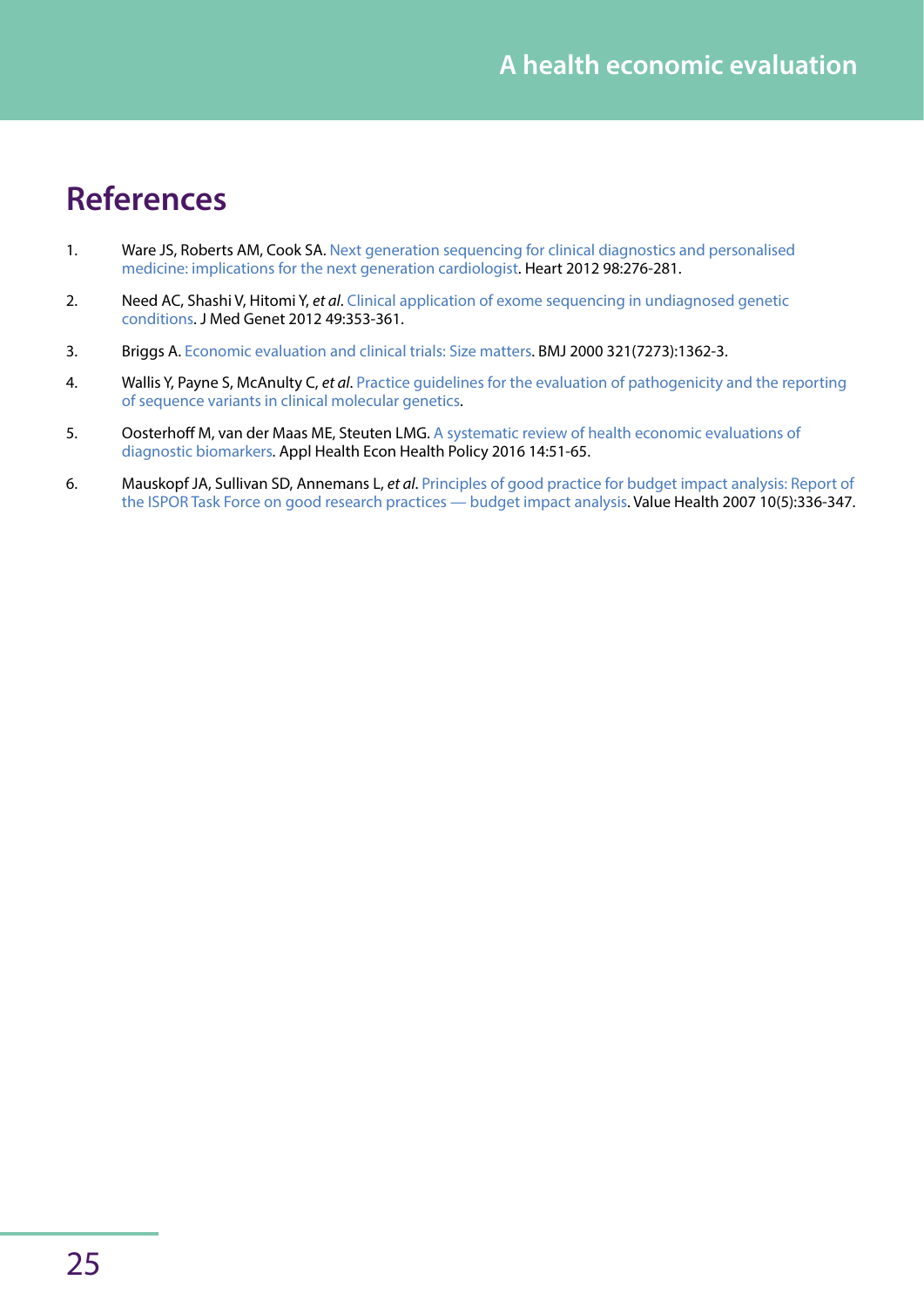# <span id="page-28-1"></span><span id="page-28-0"></span>**Appendix 1: Gene exome panels**

### DDG2P 1308

[https://ukgtn.nhs.uk/find-a-test/search-by-disorder-gene/developmental-disorders-1308-gene-exome-panel-832/](https://ukgtn.nhs.uk/find-a-test/search-by-disorder-gene/developmental-disorders-1308-gene-exome-pan) Skeletal Dysplasia 222 gene exome panel <https://ukgtn.nhs.uk/find-a-test/search-by-disorder-gene/skeletal-dysplasia-222-gene-exome-panel-820/> Renal Disorders 220 gene exome panel [https://ukgtn.nhs.uk/find-a-test/search-by-disorder-gene/renal-disorders-220-gene-exome-panel-819/](https://ukgtn.nhs.uk/find-a-test/search-by-disorder-gene/renal-disorders-220-gene-exome-panel-819/ )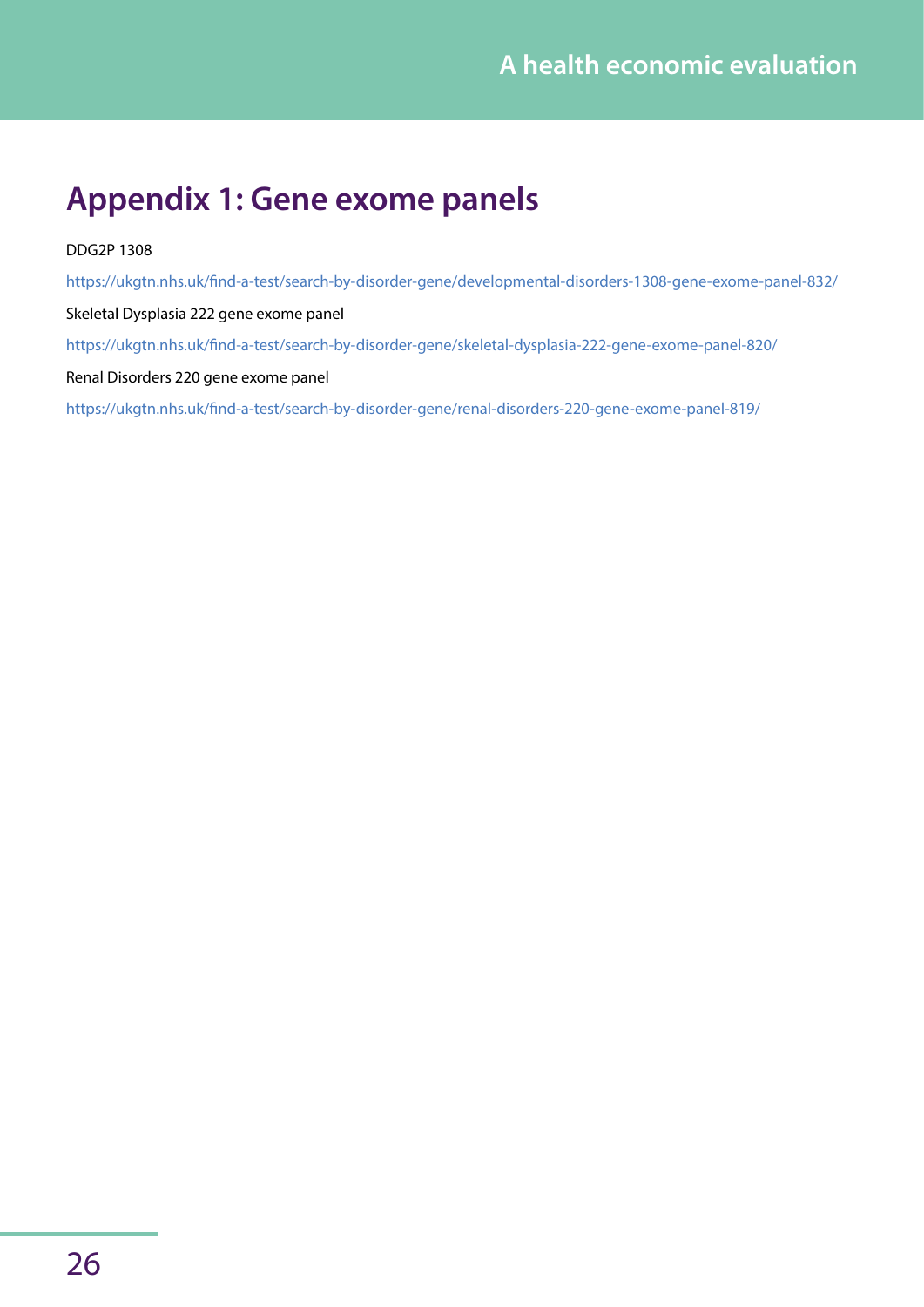# <span id="page-29-0"></span>**Appendix 2: Disease sub panels**

| AD familial tubulo-interstitial nephritis | UMOD;                                                                        |
|-------------------------------------------|------------------------------------------------------------------------------|
| with medullary cysts                      |                                                                              |
| Albright                                  | GNAS;                                                                        |
| Beals syndrome (FBN2)                     | FBN2;                                                                        |
| <b>Bloom syndrome</b>                     | BLM; FANCL; FANCB; RAD51C; SLX4; BRCA2; PALB2; FANCC; BRIP1; FANCD2;         |
|                                           | FANCM; FANCG; FANCA; FANCE; FANCF; FANCI; ERCC2; ERCC3; ERCC6; ERCC8;        |
|                                           | POLH; XPA; XPC; DDB2; ATM; WRN;                                              |
| <b>Bowel cancer</b>                       | MLH1; MSH2; MSH6; PMS2; APC; MUTYH;                                          |
| Cardiomyopathy                            | ABCC9; ACADVL; ACTC1; ACTN2; AGL; ANKRD1; ATP5E; BAG3; BRAF; CALR3;          |
|                                           | CASQ2; CAV3; CBL; COA5; CRYAB; CSRP3; CTF1; CTNNA3; DES; DMD; DMPK;          |
|                                           | DNAJC19; DOLK; DSC2; DSG2; DSP; DTNA; EMD; EYA4; FHL1; FHL2; FKTN;           |
|                                           | FOXRED1; FXN; GAA; GATAD1; GLA; GLB1; GUSB; HFE; HRAS; ILK; JPH2; JUP; KRAS; |
|                                           | LAMA4; LAMP2; LDB3; LMNA; MAP2K1; MAP2K2; MRPL3; MYBPC3; MYH6; MYH7;         |
|                                           | MYL2; MYL3; MYLK2; MYOM1; MYOZ2; MYPN; NEBL; NEXN; NRAS; PDLIM3 PKP2         |
|                                           | PLN; PRKAG2; PTPN11; RAF1; RBM20; RYR2; SCN5A; SCO2; SDHA; SGCD; SHOC2;      |
|                                           | SLC25A3; SOS1; SPRED1; SYNE1; SYNE2; TAZ; TCAP; TGFB3; TMEM43; TMEM70;       |
|                                           | TMPO; TNNC1; TNNI3; TNNT2; TPM1; TSFM; TTN; TTR; TXNRD2; VCL; XK;            |
| Cerebellar atrophy, Goldberg-Shprintzen   | KIAA1279;                                                                    |
| <b>Coffin Siris</b>                       | ARID1A; ARID1B; SMARCA2; SMARCA4; SMARCB1; SMARCE1;                          |
| Cohen syndrome                            | VPS13B;                                                                      |
| Craniometaphyseal dysplasia               | ANKH; GJA1;                                                                  |
| <b>Connective Tissue Disorders (CTD)</b>  | ACTA2; ALDH18A1; ATP6V0A2; COL3A1; COL5A1; COL5A2; COL1A1; COL1A2;           |
|                                           | EFEMP2; ELN; FBN1; FBN2; FBLN5; GATA5; GORAB; LTBP4; MYH11; MYLK;            |
|                                           | NOTCH1; PYCR1; RIN2; SLC2A10; SMAD3; SMAD4; SKI; TNXB; TGFB2; TGFBR1;        |
|                                           | TGFBR2;                                                                      |
| Ectodermal dysplasia                      | BRAF; CDH3; CTSC; EDA; EDAR; EDARADD; FERMT1; GJB6; IFT122; IFT43; KRT14;    |
|                                           | KRT85; MAP2K1; MAP2K2; MSX1; PKP1; PVRL1; TP63; TRPS1; TWIST2; WDR35;        |
| <b>Epilepsy</b>                           | ALDH7A1; CACNA1A; CACNA1H; CACNB4; CASR; CHRNA2; CHRNA4; CHRNB2;             |
|                                           | CLCN2; CPA6; EFHC1; GABRA1; GABRB3; GABRD; GABRG2; GRIN2A; KCNMA1;           |
|                                           | KCNA1; KCNQ2; KCNQ3; KCNT1; LGI1; ME2; NIPA2; PRRT2; SCN1A; SCN1B; SCN2A;    |
|                                           | SCN8A; SCN9A; SLC2A1; TBC1D24;                                               |
| Extreme short stature - (XRCC4/lig1)      | XRCC4; PCNT; RNU4ATAC; ORC1; GHR; ATR; CENPJ; CEP152; RBBP8; OBSL1; CUL7;    |
|                                           | CCDC8; CEP63; SCKL3; NIN;                                                    |
| Floating-Harbor syndrome                  | SRCAP;                                                                       |
| <b>FSGS</b>                               | NPHS1; NPHS2; WT1; PLCE1; CD2AP; MYO1E; COQ2; COQ6; TRPC6; PTPRO;            |
|                                           | APOL1; ACTN4; INF2; LMX1B; COL4A3; COL4A4; MYH9; ARHGAP24; PDSS2;            |
| Geleophysic                               | ADAMTSL2; FBN1;                                                              |
| Gordon syndrome                           | PIEZO2;                                                                      |
| Holoprosencephaly                         | CDON; FGF8; GLI2; GLI3; PTCH1; SHH; SIX3; TGIF1; ZIC2;                       |
| Hypodontia                                | MSX1; PAX9; WNT10A; ZNF22; LTBP3; EDA; AXIN2; RUNX2; NHS; SOX2;              |
| Hypogonadotrophic hypogonadism and        | CHD7; DUSP6; FGF17; FGF8; FGFR1; FLRT3; GNRH1; GNRHR; HS6ST1; IL17RD;        |
| anosmia                                   | KAL1; KISS1; KISS1R; NSMF; PROK2; PROKR2; SEMA3A; SPRY4; TAC3; TACR3;        |
|                                           | <b>WDR11;</b>                                                                |
| <b>IFAP-like</b>                          | MBTPS2;                                                                      |
| <b>Kabuki</b>                             | KMT2D; KDM6A;                                                                |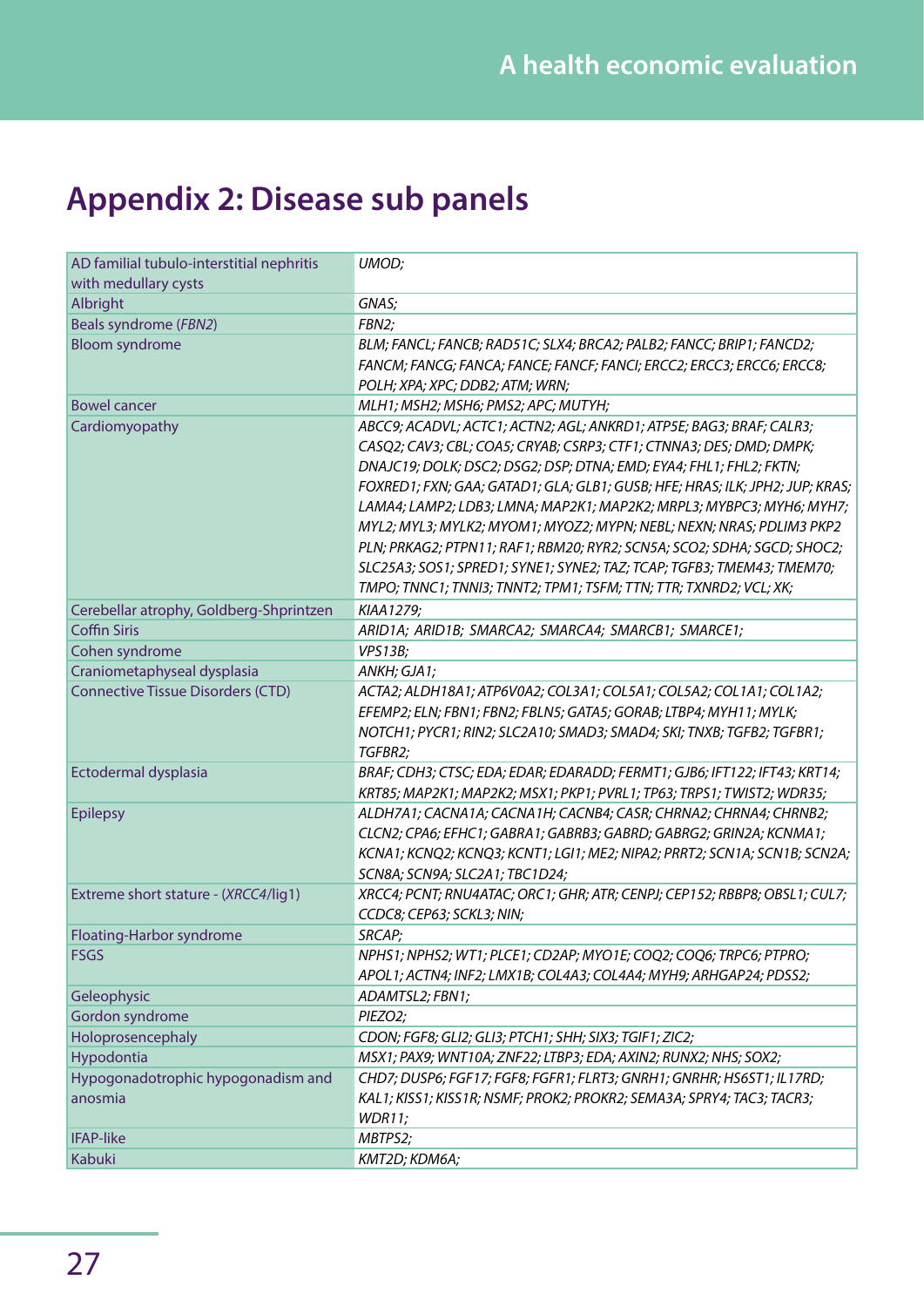| Kabuki/Aarskog                                    | KMT2D; KDM6A; FGD1;                                                       |
|---------------------------------------------------|---------------------------------------------------------------------------|
| <b>KBG</b>                                        | ANKRD11;                                                                  |
| Kleefstra                                         | EHMT1;                                                                    |
| Leber congenital amaurosis                        | AIPL1; CEP290; CRB1; CRX; GUCY2D; IQCB1; KCNJ13; LCA5; LRAT; NMNAT1; RD3; |
|                                                   | RDH12; RDH5; RPE65; RPGRIP1; SPATA7;                                      |
| Metatropic dysplasia                              | TRPV4;                                                                    |
| Mowat-Wilson                                      | ZEB2;                                                                     |
| Ochoa                                             | HPSE2;                                                                    |
| Orofacial digital syndrome 1                      | OFD1; TCTN3; DDX59; TMEM216;                                              |
| OI type 1                                         | COL1A1; COL1A2; CRTAP; LEPRE1; PPIB; FKBP10; SERPINH1; SP7; PLOD2; LRP5;  |
|                                                   | TMEM38B; CREB3L1; BMP1; SERPINF1; WNT1; IFITM5;                           |
| Ostepetrosis                                      | TCIRG1; CLCN7; OSTM1; TNFSF11; PLEKHM1; CA2; IKBKG; FERMT3; CTSK; LEMD3;  |
|                                                   | AMER1;                                                                    |
| Pancreatic insufficiency                          | CASR; CFTR; COX411; CTRC; FOXA1; FOXA2; GATA6; PDX1; PRSS1; PRSS2;        |
|                                                   | TMPRSS15; PTF1A; SDS; SPINK1; UBR1;                                       |
| Paraganglioma                                     | EGLN1; FH; PDE11A; PDE8B; PRKAR1A; SDHA; SDHC; SDHAF2; SDHB; SDHD;        |
| PVNH, cerebellar hypoplasia                       | FLNA;                                                                     |
| RAS-opathy                                        | BRAF; CBL; HRAS; KRAS; MAP2K1; MAP2K2; NF1; NRAS; PTPN11; RAF1; SHOC2;    |
|                                                   | SOS1; SPRED1; RIT1;                                                       |
| Recessive retinitis pigmentosa                    | ABCA4; ARL2BP; BBS1; BEST1; C2orf71; C8orf37; CERKL; CNGA1; CNGB1;        |
|                                                   | CRB1; DHDDS; EMC1; EYS; FAM161A; FLVCR1; GNPTG; GPR125; IDH3B; IMPG2;     |
|                                                   | KIAA1549; LRAT; MAK; MERTK; NEK2; NMNAT1; NR2E3; NRL; PDE6A; PDE6B;       |
|                                                   | PDE6G; PRCD; PROM1; RBP3; RBP4; RDH12; RGR; RHO; RLBP1; RP1; RP1L1; RP2;  |
|                                                   |                                                                           |
|                                                   | RPE65; RPGR; SAG; SPATA7; TTC8; TULP1; USH2A; ZNF513; RECQL4; RECQL4;     |
| RECQL4                                            | RECQL4;                                                                   |
| Retinitis pigmentosa                              | BEST1; CA4; CRX; FSCN2; GUCA1B; IMPDH1; KLHL7; NR2E3; NRL; PRPF3; PRPF31; |
|                                                   | PRPF6; PRPF8; PRPH2; RDH12; RGR; RHO; ROM1; RP1; RP2; RP9; RPE65; RPGR;   |
|                                                   | SEMA4A; SNRNP200; TOPORS; ABCA4; ARL2BP; BBS1; C2orf71; C8orf37; CERKL;   |
|                                                   | CNGA1; CNGB1; CRB1; DHDDS; EMC1; EYS; FAM161A; FLVCR1; GNPTG; GPR125;     |
|                                                   | IDH3B; IMPG2; KIAA1549; LRAT; MAK; MERTK; NEK2; NMNAT1; PDE6A; PDE6B;     |
|                                                   | PDE6G; PRCD; PROM1; RBP3; RBP4; RLBP1; RP1L1; SAG; SPATA7; TTC8; TULP1;   |
|                                                   | USH2A; ZNF513;                                                            |
| <b>Rett-like</b>                                  | MECP2; CDKL5; NTNG1; FOXG1;                                               |
| Rubinstein-Taybi                                  | CREBBP; EP300;                                                            |
| <b>SED</b>                                        | COMP; COL9A1; COL9A2; COL9A3; MATN3; TRPV4; COL11A1; COL11A2; COL2A1;     |
| SED skeletal dysplasia                            | COL11A1; COL11A2;                                                         |
| <b>SEDT</b>                                       | TRAPPC2;                                                                  |
| Seip syndrome                                     | CAV1; AGPAT2; BSCL2; PTRF;                                                |
| <b>SEMD-joint laxity</b>                          | KIF22; B3GALT6;                                                           |
| Smith-Lemli-Opitz syndrome                        | DHCR7;                                                                    |
| Smith-Magenis                                     | RA1;                                                                      |
| Sotos-like                                        | NSD1; NFIX; EZH2; PTEN;                                                   |
| Spondylocostal dysostosis                         | DLL3; MESP2; LFNG;                                                        |
| Spondyloenchondromatosis                          | ACP5;                                                                     |
| Steiner syndrome                                  | MLL;                                                                      |
| <b>Treacher Collins</b><br>Van der Woude syndrome | TCOF1; POLR1D; POLR1C; EFTUD2; SF3B4;<br>IRF6; GRHL3;                     |